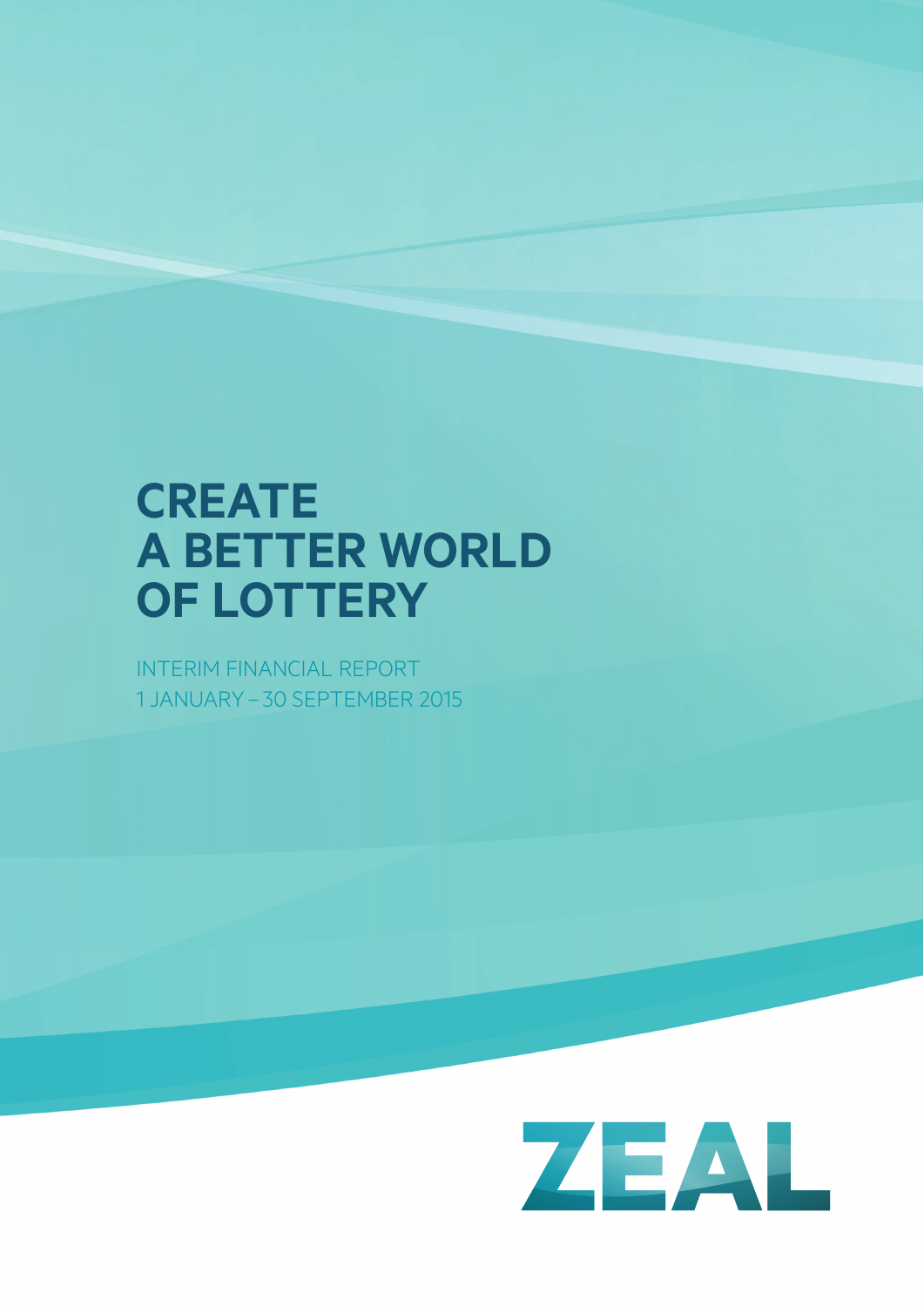Network SE ("ZEAL Network" or "the Company") and its consolidated companies ("ZEAL Group" or "the Group") specialise in the area of online lottery (principally comprising the organisation of white-label lotteries and secondary lottery betting). The Group offers consumer-facing lottery-based games, as well as Business-to-Business ("B2B") solutions, under several brands. Our vision is to create a better world of lottery.

ZEAL Network was founded in Germany in 1999 and transferred its registration to the United Kingdom in February 2014. The Company operated until November 2014 under the name Tipp24 SE. Its shares are listed in the Prime Standard segment of the Frankfurt Stock Exchange and are included in the SDAX index.

> **-15.6%** Statutory total operating performance €91,891k

**+85.8%** Statutory EBIT €20,686k

**+708%** Earnings per share €0.97

### **CONTENTS**

Performance **02** Executive Review **03** Business Review **05** Financial Review **08** Interim Consolidated Financial Statements **12** Notes **22**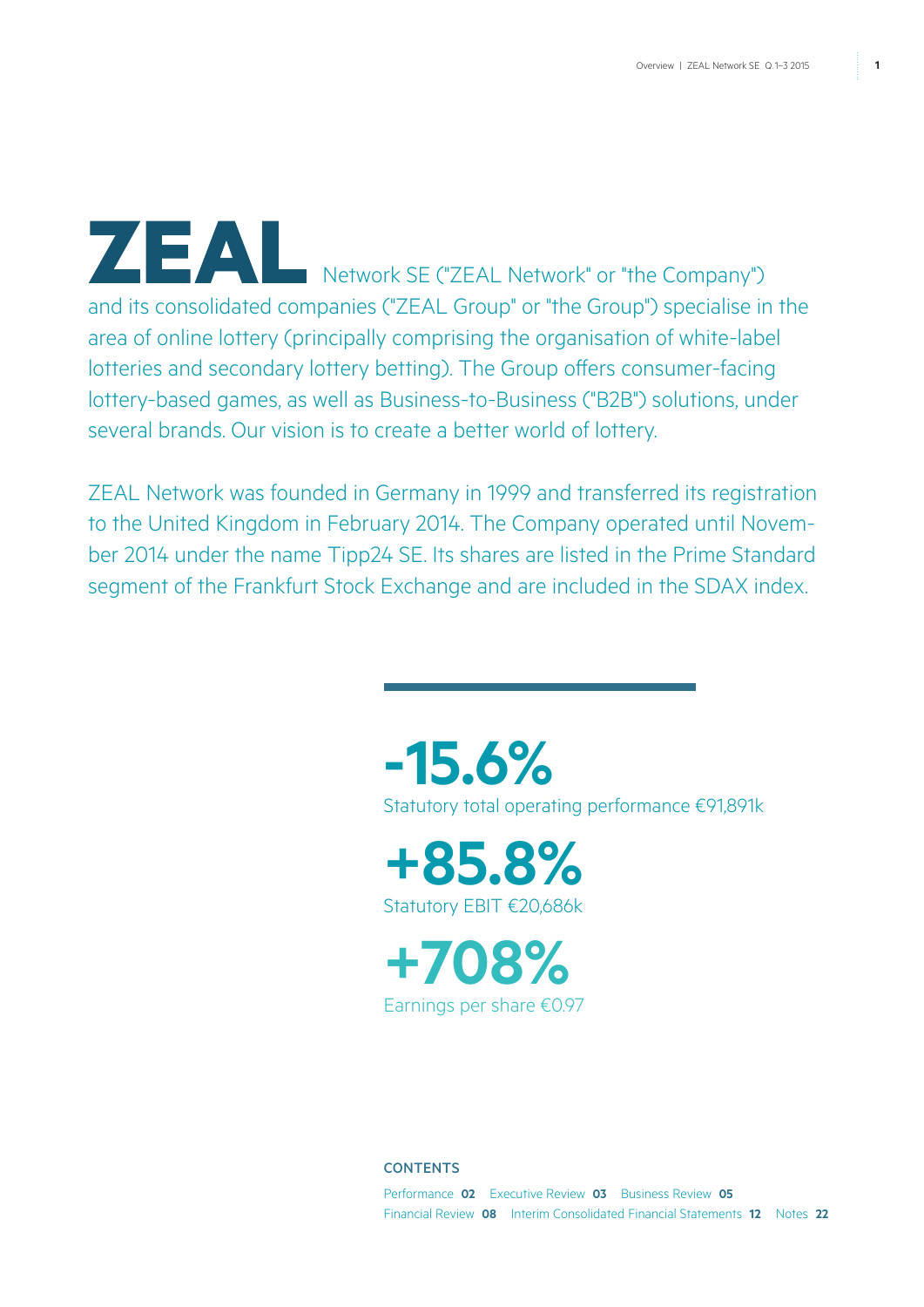# **Performance**

2014 2015

#### **STATUTORY REVENUE<sup>1</sup> in € million**



#### **STATUTORY TOTAL OPERATING PERFORMANCE** in € million



**STATUTORY EBIT** in € million





### **Earnings per share** in �



<sup>1</sup> Revenue in Q2 and Q3 2015 were negatively impacted by a high prize pay-out.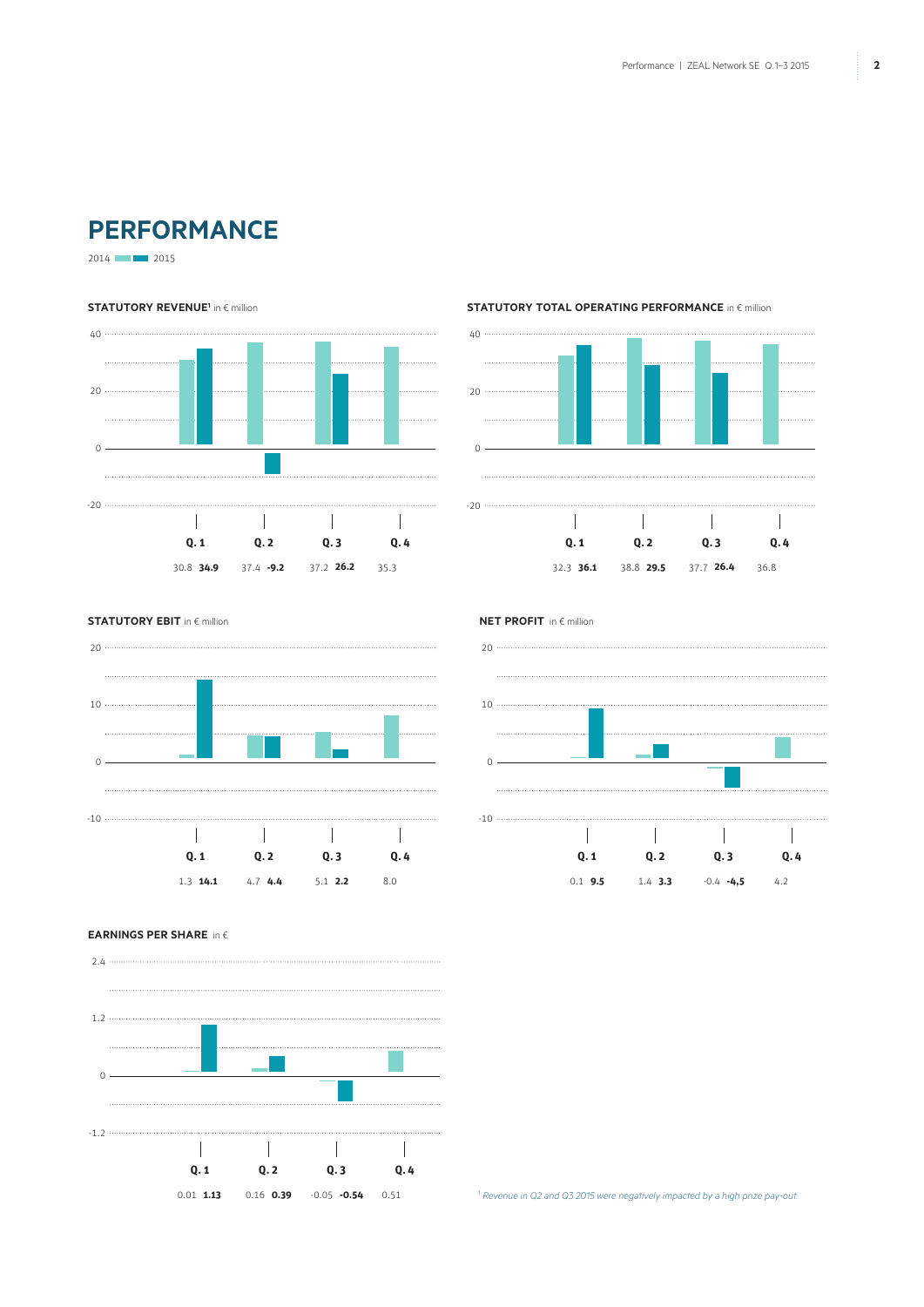# **Executive Review**

#### Dear Shareholders

ZEAL Group performed solidly in the first nine months of 2015 and our growth strategy is progressing in line with plan. Since February 2015, we have launched eight Instant Win Games that have been well received by our customers. This new product group offers an exciting gaming experience which has led to an increased spend per customer.

### HIGH JACKPOTS, HIGH PAY-OUTS, STRONG EBIT GROWTH

During the period, the Group's underlying business performance remained strong. While high prize pay-outs of €47.9 million in May and €15.0 million in September adversely impacted our statutory revenue and total operating performance, other operating income benefitted from hedging income of €38.3 million (relating to the prize pay-out in May) and the exceptional jackpots in July and September generated higher than average player involvement, increasing core revenue and favourably influencing our KPIs.

Due to the hedging arrangements we had in place, the large jackpots negatively impacted EBIT by only €24.6 million with pay-outs made from our pre-existing retention fund. The impact was more than offset by a reduction in operating expenses compared to the same period in 2014 (primarily driven by a decrease in gaming duty, hedging expenses and consultancy costs) resulting in EBIT of €20.7 million for the nine month period ended 30 September 2015 (2014: €11.1 million).

As well as reviewing our results at a statutory level, we also monitor our performance based on "normalised" results and KPIs. "Normalised" results include estimates for expected lottery pay-outs based on statistical modelling. Consolidated "normalised" revenue in the first nine months of 2015 increased by 2.2% to €104.5 million (2014: €102.2 million) with consolidated "normalised" EBIT amounting to €35.3 million (2014: €8.7 million).

### THIRD INTERIM DIVIDEND PAYMENT 2015

In accordance with our dividend policy, ZEAL Network paid out the third interim dividend of 2015 amounting to €0.70 per share at the end of Q3 (Q2: €0.70 per share; Q1: €0.70 per share). We intend to pay one more instalment of €0.70 per share in 2015 and continue quarterly payments of at least that amount in 2016 and future years. ZEAL Network's dividend policy is subject to periodic review and possible amendments depending on future earnings and financial position.

#### OUTLOOK

Our strategic outlook remains unchanged with attractive growth opportunities in our target markets. We have made positive progress towards our strategic goals and our new Instant Win Games satisfy target groups who demand a more exciting gaming experience. We see high potential in this growing market. The Group remains well positioned to capitalise on opportunities arising from changes to regulatory conditions and relatively low internet penetration of the lottery industry.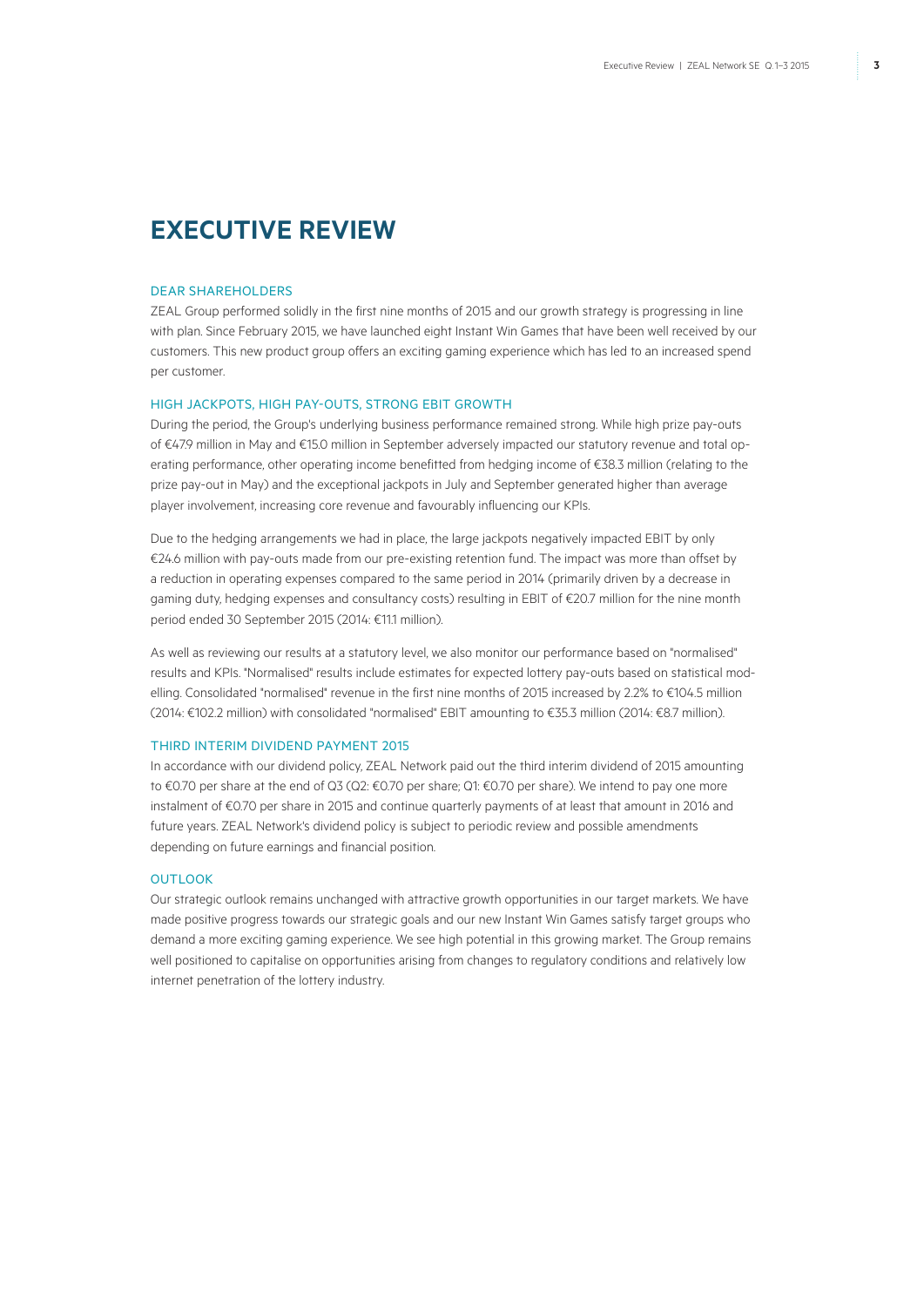As announced on 2 September 2015, as a result of a high prize pay-out of €15 million during the current period, we have adjusted our guidance for 2015 by an equal amount. While large pay-outs like these are inherent to the secondary lottery business model, the Group has had above statistical average jackpot pay-outs for 2015 year-to-date. Assuming ordinary course of business for the remainder of the year, we expect full year total operating performance to be €120–130 million and full year EBIT to be €20–30 million.

We confirm our communicated policy of paying a total dividend of at least €2.80 per share in the current year.

The Executive Board

CEO CFO CTO

**Dr. Helmut Becker Jonas Mattsson Susan Standiford**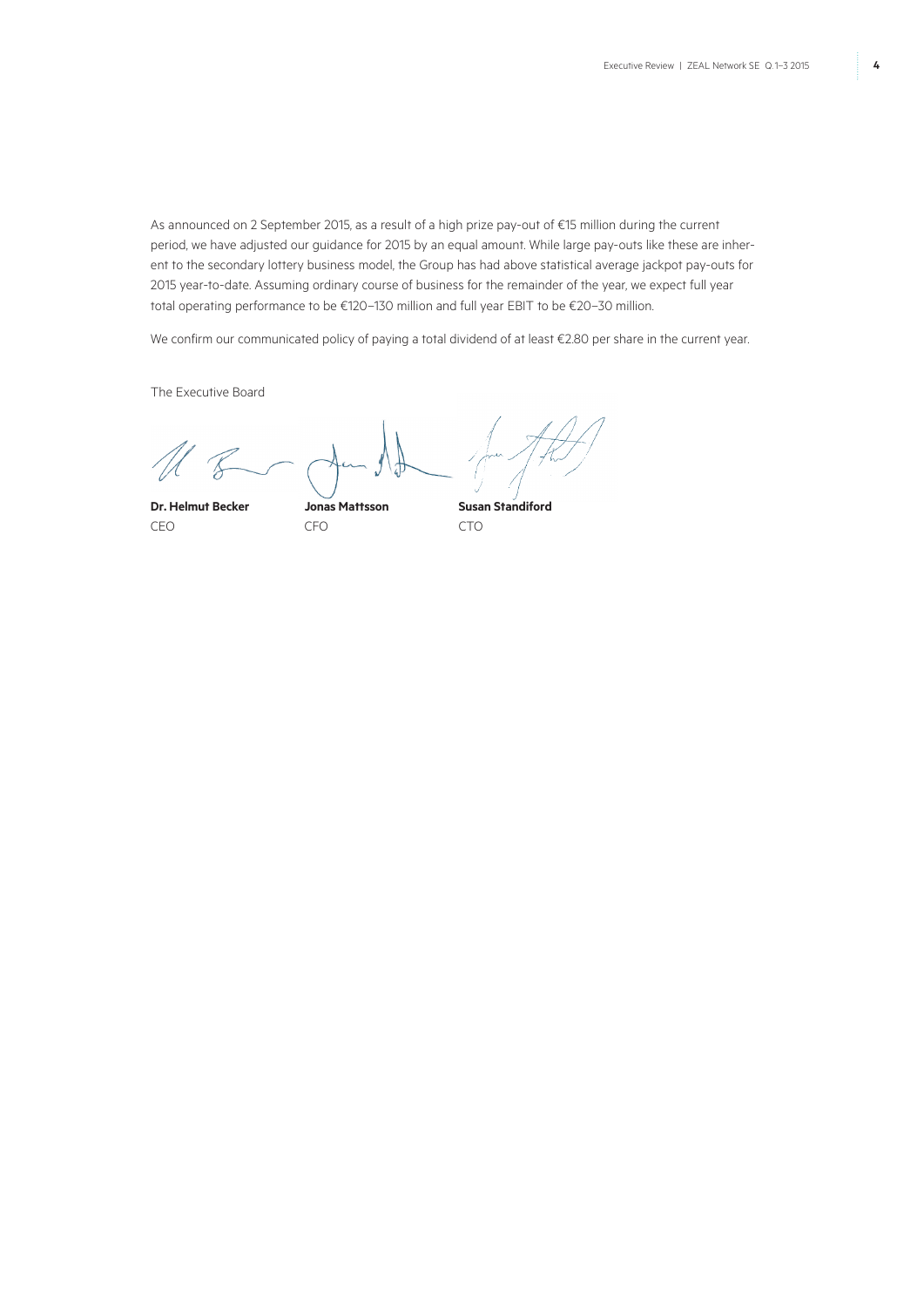# **Business Review**

### **Business Model and Structure**

### NEW SEGMENTAL DISCLOSURE PRESENTATION

From 30 June 2015, ZEAL Group adopted a new segmental reporting structure. The new segments align directly with the Group's business unit structure and segmental operating results that are regularly reviewed by the Chief Operating Decision Maker ("CODM" – being the Board of Directors comprising the Executive Board and the Supervisory Board).

We monitor the performance of our operating segments based on "normalised" revenue and EBIT (statutory revenue and EBIT adjusted for statistical fluctuations relating to expected prize payouts). The disclosures included in the operating segment note below are consistent with our internal reporting and "normalised" performance is given due prominence in the disclosure as this is the way in which we analyse our business. A fuller description of the calculation of adjustments for "normalisation" is set out below. Included within our note on operating segments is a reconciliation between the segmental results used to assess the lines of business and our consolidated statutory performance where statistically expected pay-outs are replaced with actual cash outflows. Inter-segment transactions are also eliminated as part of this process.

The operating segments are Business-to-Consumer ("B2C") and Business-to-Business/Business-to-Government ("B2B"/"B2G"). We have described the composition of the segments in more detail below:

### **B2C SEGMENT**

- B2C's operating results comprise the secondary lottery betting business (secondary lottery), sales of Instant Win Games products, direct costs and an allocation of the shared cost base.
- To aid understanding of the underlying performance of the segment, B2C performance in the segmental disclosure is shown on the basis of expected prize pay-outs. A reconciliation between the operating segment results and consolidated statutory results is included in the segmental disclosure note.

### B2B/B2G segment

The B2B/B2G segment comprises the remainder of the Group's core operating activities including:

- The lottery brokerage business in Spain.
- The international services business for lottery operators including online operation of the lottery games of the Spanish lottery operator ONCE (a national organisation for blind and disabled people).
- The international business that offers digital services to private business partners or state lotteries.
- Segmental results presented are attributable to the operating activities of the B2B/B2G segment together with an allocation of shared costs.

### FORMER SEGMENTAL DISCLOSURE PRESENTATION

As stated in our interim report for the period ended 30 June 2015, to aid understanding and provide comparative information in accordance with the requirements of IFRS 8 "Operating Segments", we have provided reporting under the previous segment structure. For reference, descriptions of the previous segments are included below.

The former segmental disclosures are not comparable with the new form segmental disclosures due to the change in methodology for shared cost allocation executed in Q2 2015. Furthermore, the new form segmental disclosures include "normalised" revenue and EBIT measures whereas the former segmental disclosure model includes statutory revenue and EBIT measures.

### "ABROAD" segment

The "Abroad" segment comprises the activities of MyLotto24 Limited ("MyLotto24") and its subsidiary companies (together the "MyLotto24 sub group"). MyLotto24 organises the lottery betting business (secondary lotteries) based on various European lotteries and bears the bookmaking risk itself. MyLotto24 sells its products through its own website as well as through various national and international sales partners.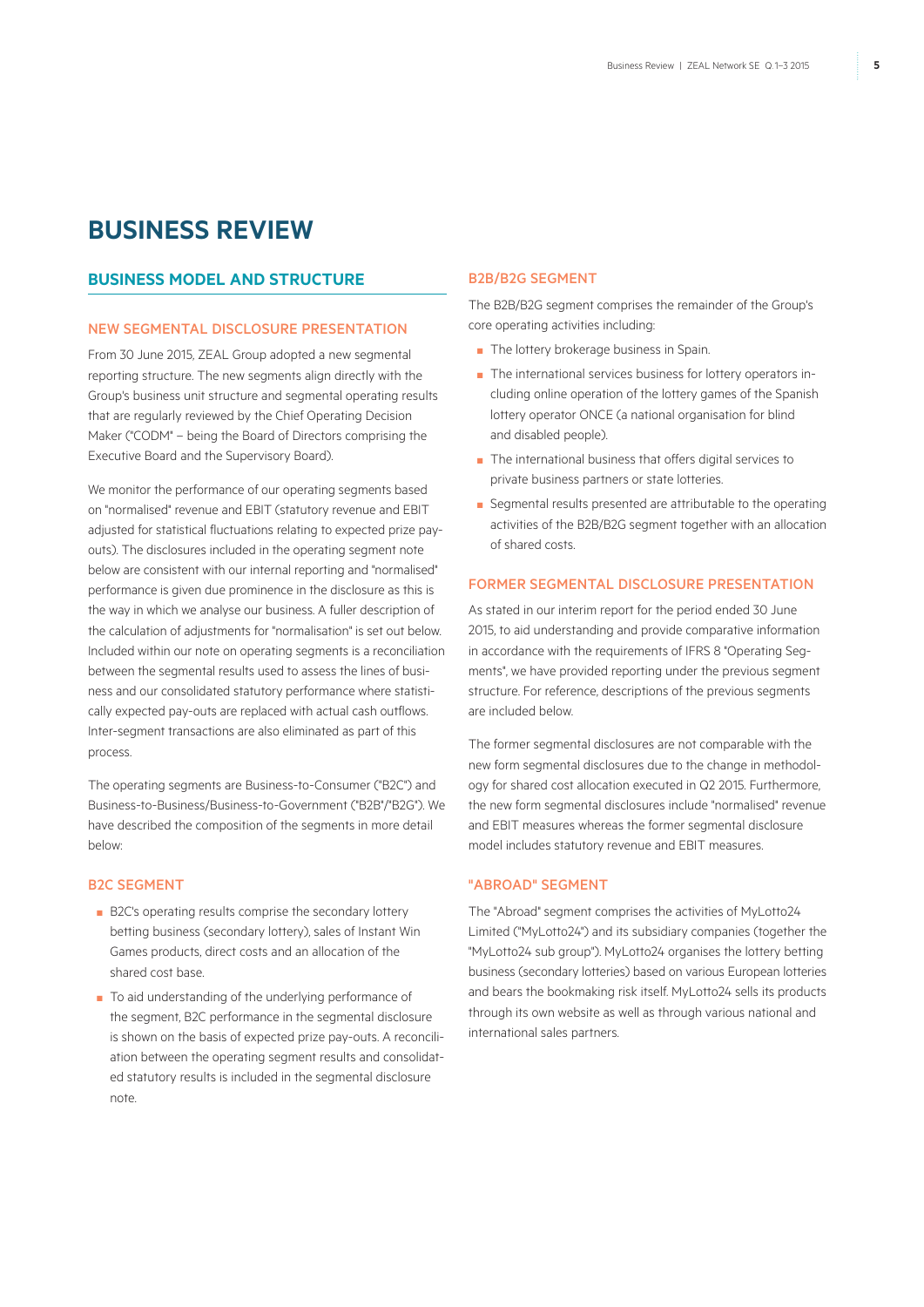#### "GERMANY" segment

The "Germany" segment comprises:

- The lottery brokerage business in Spain.
- The international services business for lottery operators including online operation of the lottery games of the Spanish lottery operator ONCE (a national organisation for blind and disabled people).
- The international business that offers digital services to private business partners or state lotteries.
- The business of marketing the German class lotteries NKL and SKL in Germany.
- Our investments in associates and joint ventures.

### **LEGAL AND REGULATORY MATTERS**

### ADAPTING THE FORMER BUSINESS MODEL IN GERMANY

Following the implementation of the second stage of the German State Treaty on Games of Chance (GlüStV 2008), which completely prohibited the brokering of state-run lotteries through the Internet as of 1 January 2009, ZEAL Network discontinued its lottery brokerage activities in Germany. As a result, on 1 January 2009, ZEAL Network (formerly Tipp24 SE) transferred the trade and assets of the German brokerage business together with the Spanish companies (Ventura24 and Ventura24 Games) to MyLotto24. In addition, ZEAL Network transferred the majority voting rights in the form of preference shares excluding their main economic rights in both MyLotto24 and its subsidiary Tipp24 Services Limited to a Swiss foundation set up by ZEAL Network. The transferred shares have a guaranteed limited right to dividends of up to £30k per annum. The MyLotto24 sub group is consolidated within the ZEAL Group financial statements because the relevant criteria under IFRS 10 "Consolidated Financial Statements" are met (refer to page 62 of the 2014 Annual Report for further detail).

The German State Treaty on Games of Chance (GlüStV 2008) expired on 31 December 2011 and was replaced by the German State Treaty on Games of Chance (GlüStV 2012). The GlüStV 2012 permits brokerage activities in Germany where licences are granted by the State. While we continue to fight in the courts for the resumption of business in Germany, our attempt to obtain a licence under GlüStV 2012 has so far been unsuccessful. As such, we continue to operate through our existing structure.

#### ONGOING LEGAL AND REGULATORY MATTERS

The principal legal and regulatory matters affecting the Group are included within our 2014 Annual Report. No significant additional legal or regulatory matters have arisen during the first nine months of 2015.

### **TAX MATTERS AND CONTINGENT LIABILITIES**

There have been no changes in the status of the tax matters identified in the 2014 Annual Report with the exception of the German tax investigation relating to fiscal periods 2005–2007. A contingent liability relating to this investigation was disclosed on page 19 of the 2014 Annual Report.

On 2 September 2015, the Fiscal Court of Hamburg ruled against the extension of a stay of execution in respect of this matter. As a result, ZEAL Group was required to make an immediate payment of €3.3 million (€2.3 million relating to tax assessed and €1.0 million relating to interest and penalties) which has been charged to the consolidated income statement in the current period.

A contingent liability is therefore no longer disclosed in respect of this matter in this report, nor is a contingent liability expected to be disclosed in the 2015 Annual Report. Furthermore, although the case is currently ongoing, as we are not certain of eventual success, no contingent asset has been disclosed.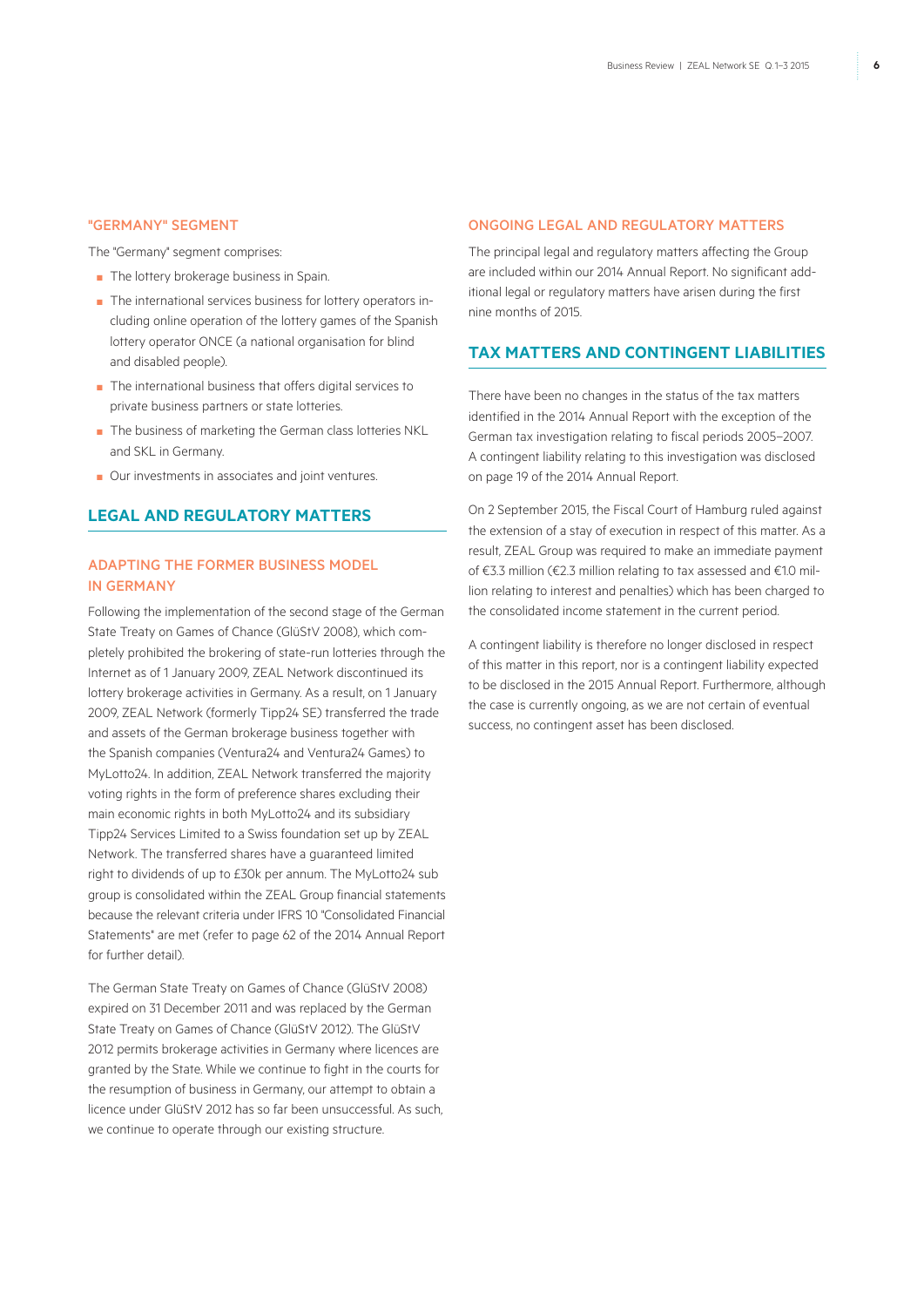### **NORMALISATION OF RESULTS**

### NORMALISED RESULTS

In the lotteries on whose results ZEAL Group rely, there are fixed underlying pay-out ratios (ratio of pay-outs to stakes) for ongoing lottery draws. For our main products this is approximately 50%. The expected pay-out ratio for secondary lotteries is the same as for the primary lotteries.

There may be deviations between the expected pay-out ratio and actual pay-outs made. The difference between the actual pay-out and the expected prize pay-out is referred to as "normalisation" in this report.

In order to aid understanding of the financial statements and the related earnings position, we disclose the effect of deviations between the expected and actual pay-out ratio by presenting "normalised" revenue and EBIT. From 1 January 2015, we adjusted the calculation to reflect changes in product mix as certain products have pay-out rates not equal to 50%. This change more accurately reflects the long-term pay-out expectations for the Group's products.

### LARGE JACKPOT PAY-OUTS

The Group recorded two large jackpot pay-outs in the first nine months of 2015 (totalling €62.9 million) compared to one large jackpot pay-out in the same period of 2014 (€6.7 million). Total pay-outs for secondary lotteries in the first nine months of 2015 were €52.7 million above the expected pay-out value (in the first nine months of 2014, the comparable figure was €3.2 million below the expected pay-out value) with an impact on statutory revenue of the same amount. This effect reduced statutory EBIT by an amount of €14.6 million (in the first nine months of 2014 statutory EBIT was €2.4 million higher than expectation based on "normalised" results).

#### **Revenue**

|                         | 01/01-30/09/2015 | 01/01-30/09/2014 |
|-------------------------|------------------|------------------|
| in $\notin k$           |                  |                  |
| Actual                  | 51.869           | 105.414          |
| Normalised <sup>1</sup> | 104.521          | 102.223          |
| Deviations <sup>2</sup> | $-52,652$        | 3,191            |

|                         | 01/01-30/09/2015 | 01/01-30/09/2014 |  |  |
|-------------------------|------------------|------------------|--|--|
| in $\notin k$           |                  |                  |  |  |
| Actual                  | 20.686           | 11.134           |  |  |
| Normalised <sup>1</sup> | 35.253           | 8.712            |  |  |
| Deviations <sup>2</sup> | $-14,567$        | 2,422            |  |  |

*1 Actuals adjusted for normalisation effect 2 Effect of normalisation of results*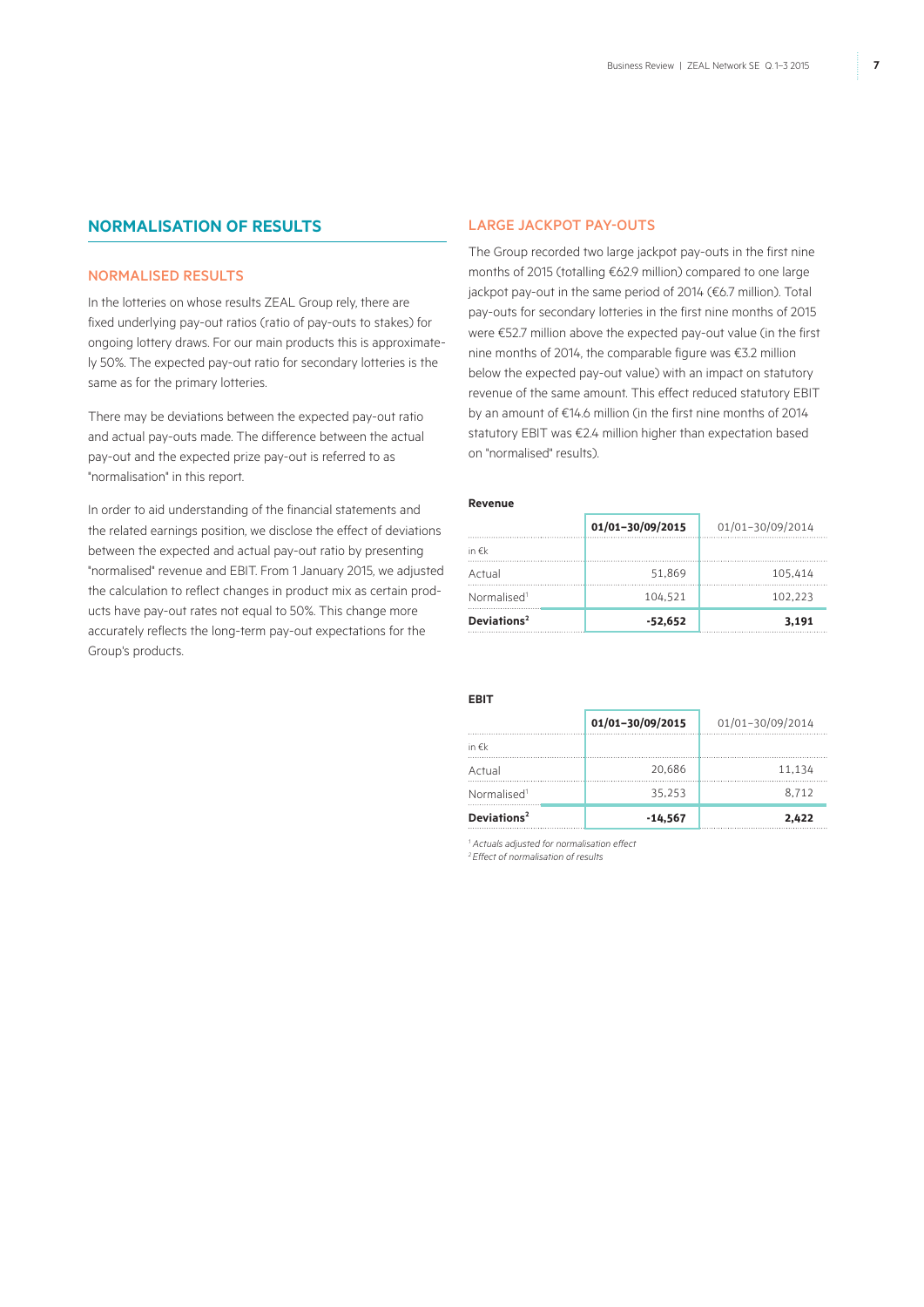# **Financial review**

The following table details the interim consolidated statement of operations of ZEAL Group for the nine months ended 30 September:

|                                               | 01/01-30/09/2015 | 01/01-30/09/2014 |          |
|-----------------------------------------------|------------------|------------------|----------|
| in $\notin k$                                 |                  |                  | Change % |
| Revenue                                       | 51,869           | 105,414          | $-50.8$  |
| Other operating income                        | 40,022           | 3,433            | 1,065.8  |
| <b>Total operating performance</b>            | 91,891           | 108,847          | $-15.6$  |
| Personnel expenses                            | $-18,930$        | $-15,360$        | 23.2     |
| Exchange rate differences                     | 762              | 936              | $-18.6$  |
| Other operating expenses                      | $-47,701$        | $-77,503$        | $-38.5$  |
| Marketing expenses                            | $-7,965$         | $-8,530$         | $-6.6$   |
| Direct costs of operations                    | $-21,615$        | $-40,823$        | $-47.1$  |
| Other costs of operations                     | $-18,121$        | $-28,150$        | $-35.6$  |
| <b>EBITDA</b>                                 | 26,022           | 16,920           | 53.8     |
| Amortisation and depreciation                 | $-5,336$         | $-5,786$         | $-7.8$   |
| <b>EBIT</b>                                   | 20,686           | 11,134           | 85.8     |
| Financial result                              | $-3,184$         | $-4,313$         | $-26.2$  |
| <b>Earnings before taxes</b>                  | 17,502           | 6,821            | 156.6    |
| Income taxes                                  | $-9,341$         | $-5,773$         | 61.8     |
| <b>Profit from continuing operations</b>      | 8,161            | 1.048            | 678.7    |
| Profit after tax from discontinued operations |                  | 67               | $-100.0$ |
| Profit for the period                         | 8,161            | 1,115            | 631.9    |

### **REVENUE AND TOTAL OPERATING PERFORMANCE**

Consolidated revenue and total operating performance for the nine month period ended 30 September 2015 amounted to €51,869k and €91,891k respectively, representing decreases of €53,545k and €16,956k respectively compared to the same period in 2014.

Revenue was negatively impacted by high prize pay-outs totalling €62,879k (pay-outs made in the same period of 2014: €6,700k). Excluding the impact of these high prize pay-outs, revenue increased by €2,634k compared to the same period in 2014, driven in part by the successful roll out of the Instant Win Games in Q1 2015.

The decrease in total operating performance (€16,956k compared to the same period in 2014) was primarily due to large jackpot pay-outs amounting to €24,575k. Excluding the impact of these

items (and the 2014 large jackpot pay-out), total operating performance increased by approximately €1,000k compared to the same period in the previous year.

#### New Segmentation

The B2C segment accounted for "normalised" revenue of €98,102k and the B2B/B2G segment accounted for €4,303k. A reconciliation between the "normalised" revenue and statutory revenue is included in the segment reporting note disclosure.

### Old Segmentation for comparison

Before taking into account "normalisation" adjustments of €-615k, the "Abroad" segment accounted for revenue of €48,380k (2014: €101,678k) and the "Germany" segment for €4,104k (2014: €3,740k). The decrease in revenue generated by the "Abroad" segment is attributable to the movements described in the main section above.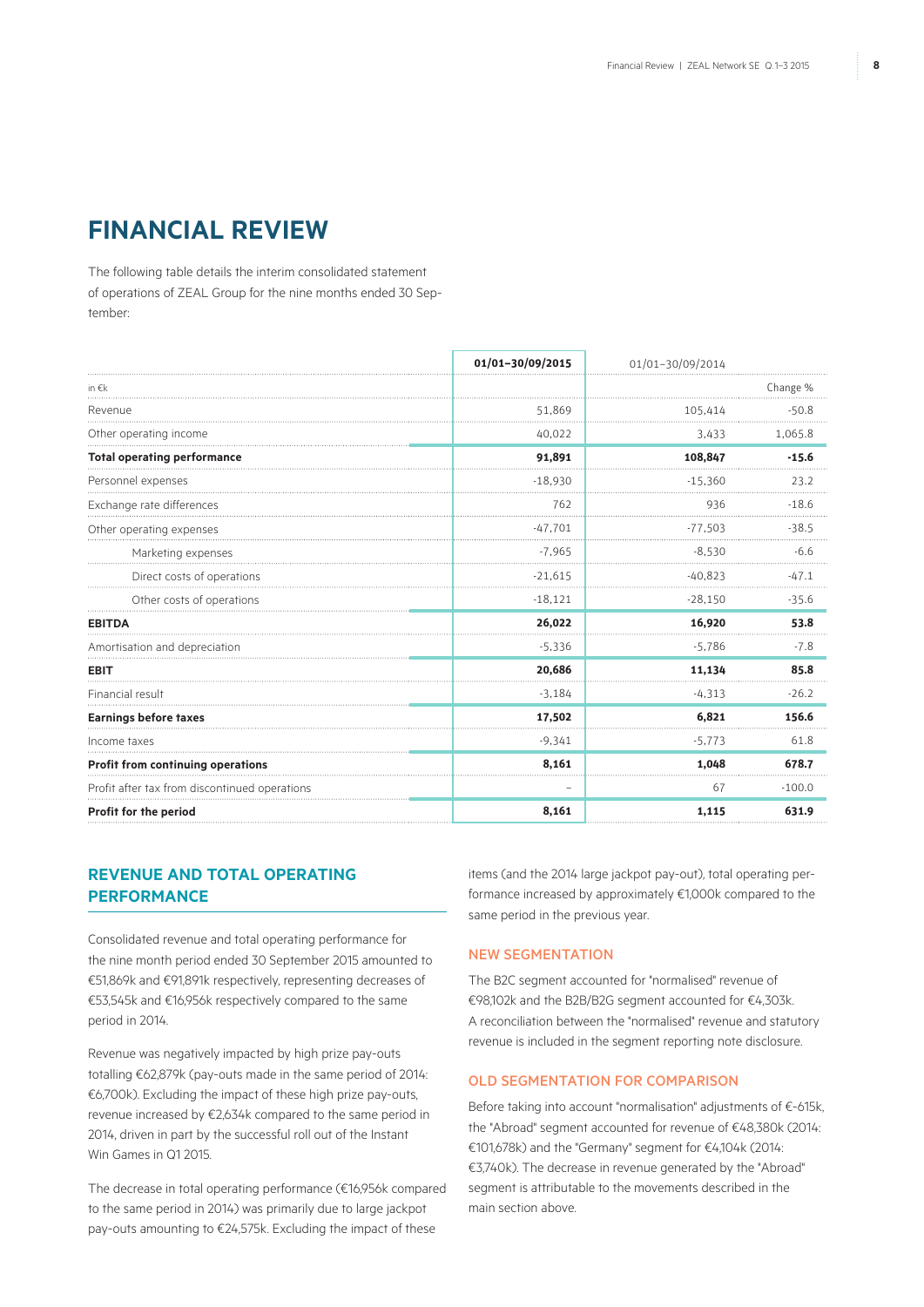### **EBIT**

At a consolidated statutory level, EBIT for the period amounted to €20,686k representing an increase of 85.8% compared to the same period in the previous year (2014: €11,134k). The negative EBIT impact relating to the large jackpot pay-outs (totalling €24,575k) were more than offset by a significant decrease in operating expenses (driven primarily by a decrease in gaming duty, hedging costs and consultancy expenses).

### New Segmentation

The B2C segment posted a "normalised" EBIT result of €41,288k, while the B2B/B2G segment achieved "normalised" EBIT of €-6,123k (before taking into account reconciling items of €-14,479k which are described in further detail below).

ZEAL Group is committed to investment in the diversity of its product offering. The negative EBIT generated by B2B/B2G during 2015 was primarily attributable to the Group's absorption of set-up costs incurred by the international business for lottery operators.

#### Old Segmentation for comparison

The "Germany" segment posted a statutory EBIT result of €-14,017k (2014: €-14,326k) before consolidation eliminations while the "Abroad" segment reported statutory EBIT of €34,964k (2014: €26,219k). The increase primarily resulting from the decrease in costs is described in the expenses section below.

### **Expenses**

In the first nine months of 2015, personnel expenses were €18,930k representing an increase of 23.2% compared to the same period in 2014 (€15,360k). The period-on-period increase in personnel expenses is primarily attributable to movements in the following cost categories:

- During 2014, ZEAL Group acquired a third party technical service provider. Prior to acquisition, the operating costs of the technical service provider had been recharged to ZEAL Group. As the provider is now part of the ZEAL Group, staff expenses are classified within personnel costs rather than other costs of operations. The personnel costs for the current period amounted to €2,488k with a similar amount classified within other costs of operations in the prior period.
- During the current period, a one-off bonus expense was incurred (€958k) – there was no similar cost in the prior period.

Compared to the same period in the previous year, other operating expenses decreased from €77,503k to €47,701k. The most significant contributory factors were:

- €14,209k decrease in gaming duty due to HM Treasury amending gaming taxation, which was amended to a place-of-consumption basis in December 2014.
- €2,488k decrease due to the cost shift to personnel expenses noted above.
- €5,203k decrease in hedging transactions by MyLotto24.
- €3,716k decrease in consulting costs.

### **Financial result**

The share of the losses of the associate and joint venture (Geonomics Global Games Limited and Geo24 UK Limited respectively) resulted in a charge of €2.447k in the first nine months of 2015 (2014 charge: €4,441k). The decrease in loss contributed resulted mainly from marketing expenses incurred in 2014 (significantly reduced marketing expenses in 2015).

### **Tax**

At 53.4%, the consolidated tax rate in the first nine months was lower than in the same period in the prior year (84.7%) due to the stronger results in the B2C segment. As the two segments are treated as different tax units, losses of the B2B/B2G segment cannot be offset against earnings of the B2C segment. Fluctuations in the mix of losses and earnings between these segments period on period therefore have a direct result on the Group's consolidated tax rate and contribute to fluctuations in the rates realised each year.

As described in the Risk Report included in our 2014 Annual Report, as the result of a tax audit, there was a dispute with the German tax authority regarding the validity of tax assessments for two items in the inspection period (business years 2005 to 2007 inclusive). The German tax authority issued a tax assessment and respective payment demand on 27 December 2013. While one of the items was concluded in ZEAL Group's favour, the German tax authority rejected the appeal regarding the other item. The Group has taken legal action against this finding. On 2 September 2015 the Fiscal Court of Hamburg turned down the Group's motion for a stay of execution of the challenged corporate tax payment. The decision on the stay of execution was not open to appeal and led to an instant payment obligation of €3,266k (representing a tax assessment of €2,327k and interest and penalties totalling €939k). Full payment was made during the period and the related tax charge has now been recorded in the consolidated income statement.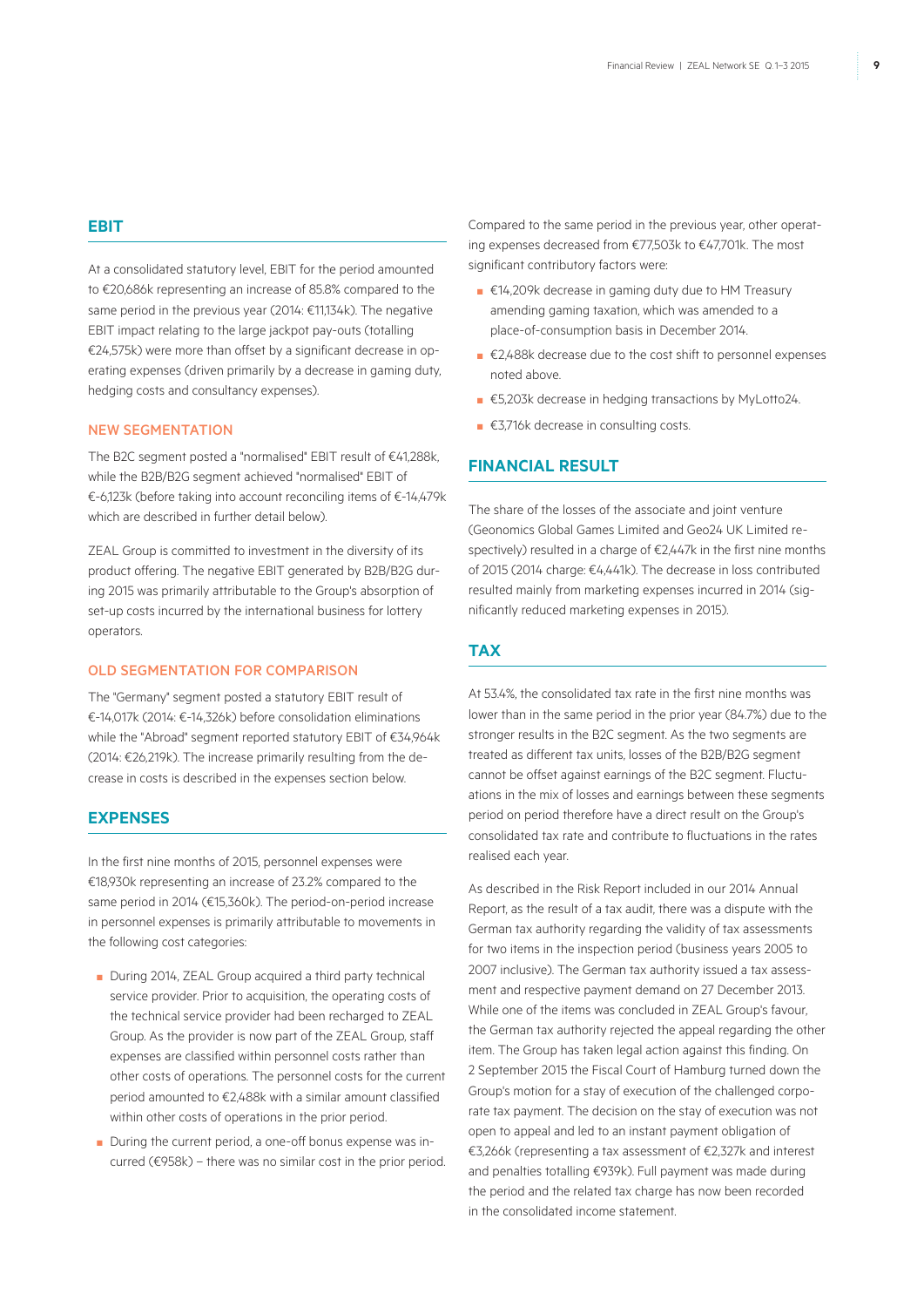### **Earnings per share (EPS)**

The EPS from continuing operations in the first nine months of 2015 increased compared to the previous year from €0.12 to €0.97 due to an increase in profit after tax of €7,113k.

### **Dividend**

The third payment of the interim dividends, amounting to €0.70 per share, was made on 30 September 2015. It is anticipated that a final dividend payment of €0.70 will be made in December 2015.

### **Dividend periods**

| ×<br>۰. | × |
|---------|---|
|---------|---|

|                               | 0.4 2015             | Q.3 2015          | 0.2 2015     | 0.12015       |
|-------------------------------|----------------------|-------------------|--------------|---------------|
| in€                           |                      |                   |              |               |
| Dividend per registered share | N 70.                | ი ⁊ი              |              |               |
| Payment date                  | End of Dec. expected | 30 September 2015 | 30 June 2015 | 31 March 2015 |

### **Cash flow and Capital Management**

|                                                                              | 30/09/2015 | 30/09/2014 |
|------------------------------------------------------------------------------|------------|------------|
| in $\epsilon$ k                                                              |            |            |
| Key cash flow positions                                                      |            |            |
| Cash from operating activities                                               | 11.725     | 19.927     |
| Cash used in investing activities                                            | $-354$     | $-10.024$  |
| thereof acquisition of investments                                           |            | -6 424     |
| thereof investments in intangible assets                                     | $-209$     | -544       |
| thereof investments in property, plant and equipment                         | $-145$     | $-2.131$   |
| thereof acquisition of businesses                                            |            | -925       |
| Cash used in financing activities                                            | $-17.609$  | $-62.888$  |
| Changes in cash and pledged cash and short-term deposits                     | $-6,238$   | -52.985    |
| Cash and pledged cash and short-term deposits at the beginning of the period | 108.140    | 156.129    |
| Cash and pledged cash and short-term deposits at the end of the period       | 101,902    | 103.144    |

Cash from operating activities in the first nine months of 2015 was €11,725k (€8,202k below the comparable 2014 figure of €19,927k). The difference was primarily driven by working capital movements.

injections into the Group's investments in its joint venture and associate (€6,424k) and purchases of property, plant and equipment (€2,131k). No similar cash payments were made in the current period. Further descriptions of the 2014 cash flow movements are included in the 2014 Annual Report.

In the first nine months of 2015, investing activities resulted in cash outflows of €354k (2014: cash outflows of €10,024k). In 2014, the main components of the 2014 cash outflows were cash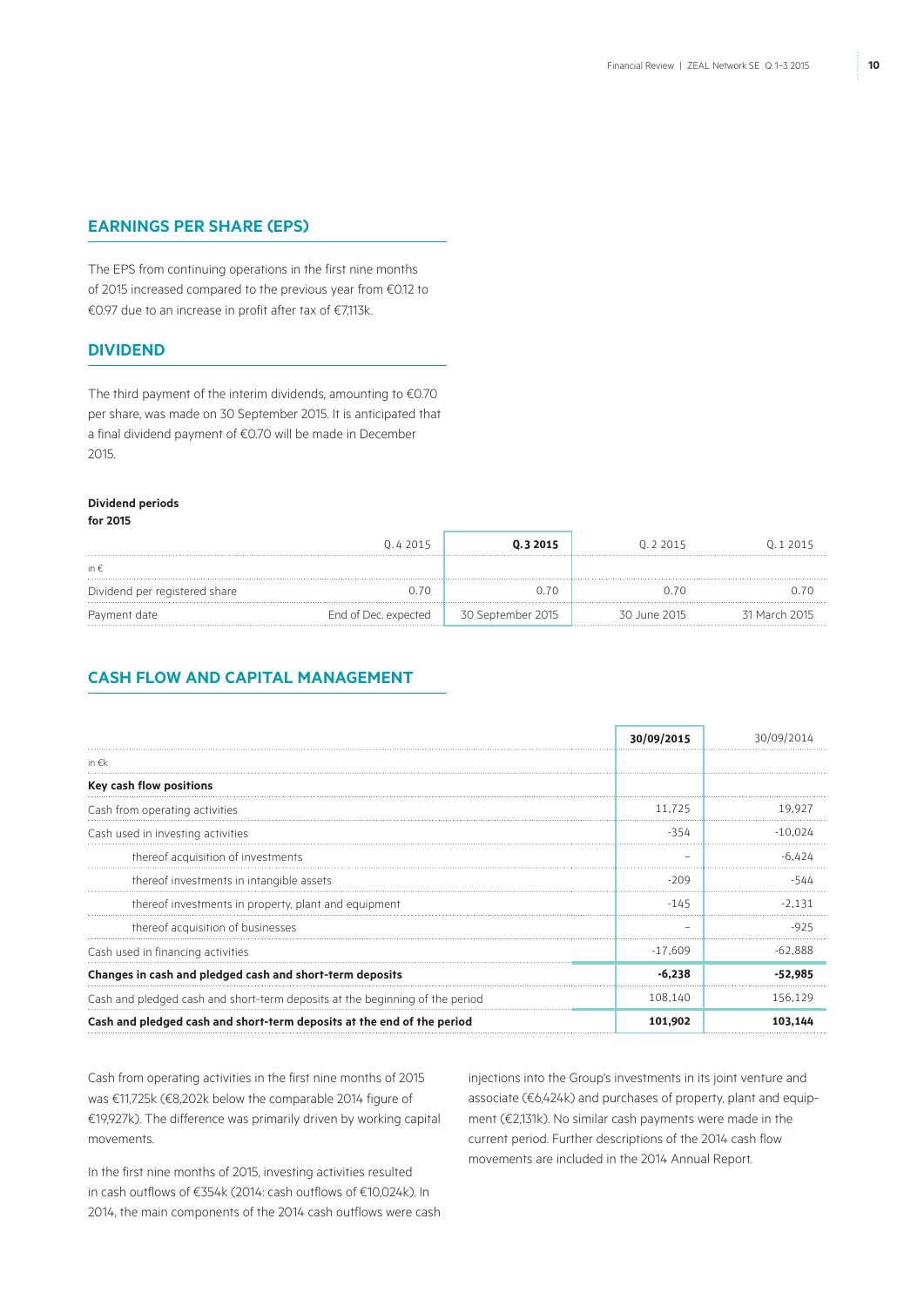Cash used in financing activities of €17,609k (2014: €62,888k) is wholly attributable to dividend payments. The decrease compared to the same period in 2014 is due to a special dividend payment made in 2014. This special dividend is more fully described in the 2014 Annual Report.

As of 30 September 2015, ZEAL Group had cash and pledged cash and short-term deposits of €101,902k (2014: €103,144k). This includes funds that ensure that MyLotto24 is sufficiently financed to effect payments of potential relevant jackpot winnings.

### **Forecast**

As announced on 2 September 2015, as a result of a high prize pay-out of €15 million during the current period, we have adjusted our guidance for 2015 by an equal amount. While large payouts like these are inherent to the secondary lottery business model, the Group has had above statistical average jackpot payouts for 2015 year-to-date. Assuming ordinary course of business for the remainder of the year, we expect full year total operating performance to be €120–130 million and full year EBIT to be  $£20-30$  million

# **Other Information**

Information about our risk management approach and our business risks and opportunities are detailed on pages 17 to 21 of our 2014 Annual Report. Compared with the risks and opportunities previously presented, no significant additional opportunities or risks for ZEAL Group have come to light in the first nine months of 2015.

# **Going concern**

The Directors have formed a judgement at the time of approving the interim financial statements that there is a reasonable expectation that ZEAL Group has adequate resources to continue for the foreseeable future. The Group held €88.2 million in cash at the period end (31 December 2014: €92.6 million). The Group expects to deliver revenue and profit growth in the period ahead. For these reasons, the Directors have adopted the going concern basis in preparing the interim condensed consolidated financial statements.

# **DIRECTORS OF THE Company**

The directors who held office during the period were:

- Dr. Helmut Becker
- Jonas Mattsson (appointed 1 February 2015)
- Susan Standiford (appointed 18 May 2015)
- Dr. Hans Cornehl (resigned 1 September 2015)

# **Responsibility STATEMENT**

To the best of our knowledge, and in accordance with the applicable reporting principles for interim financial reporting, the interim consolidated financial statements give a true and fair view of the assets, liabilities, financial position and profit of the Group, and the interim management report of the Group includes a fair review of the development and performance of the business and the position of the Group, as well as a fair review of information on material transactions with related parties and changes since the last Annual Report.

12 November 2015

U B

Dr. Helmut Becker Jonas Mattsson Susan Standiford CEO CFO CTO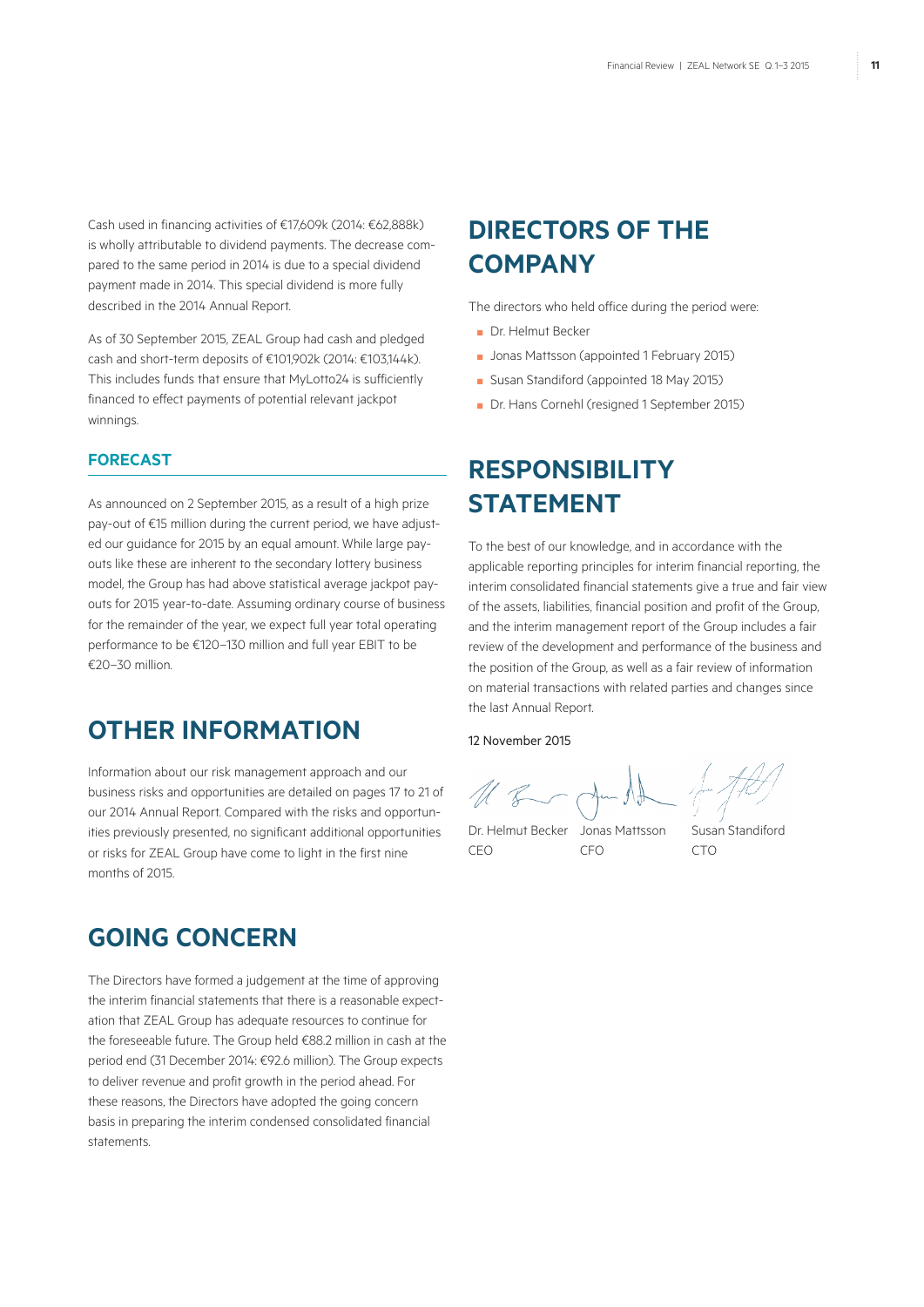### Interim Condensed Consolidated Income Statement FOR THE NINE AND THREE MONTHS ENDED 30 SEPTEMBER

|                                                                                     |                | $0.1 - 32015$ | $0.1 - 3.2014$ | Q.3 2015  | Q.3 2014  |
|-------------------------------------------------------------------------------------|----------------|---------------|----------------|-----------|-----------|
| in $\epsilon$ k                                                                     | Notes          |               |                |           |           |
| Revenue                                                                             |                | 51,869        | 105,414        | 26,171    | 37,221    |
| Other operating income                                                              | $\overline{2}$ | 40,022        | 3,433          | 178       | 471       |
| <b>Total operating performance</b>                                                  |                | 91,891        | 108,847        | 26,349    | 37,692    |
| Personnel expenses                                                                  | 3              | $-18,930$     | $-15,360$      | $-5,873$  | $-6,309$  |
| Amortisation/depreciation on intangible assets<br>and property, plant and equipment |                | $-5,336$      | $-5,786$       | $-1,777$  | $-1,853$  |
| Exchange rate differences                                                           |                | 762           | 936            | $-542$    | 323       |
| Other operating expenses                                                            | 4              | $-47,701$     | $-77,503$      | $-15,991$ | $-24,712$ |
| Marketing expenses                                                                  |                | $-7,965$      | $-8,530$       | $-3,721$  | $-2,268$  |
| Direct costs of operations                                                          |                | $-21,615$     | $-40,823$      | $-6,145$  | $-12,647$ |
| Other costs of operations                                                           |                | $-18,121$     | $-28,150$      | $-6,125$  | $-9,797$  |
| <b>Result from operating activities (EBIT)</b>                                      |                | 20,686        | 11,134         | 2,166     | 5,141     |
| Income from financial activities                                                    |                | 134           | 326            | $-293$    | 24        |
| Financing costs                                                                     |                | $-871$        | $-198$         | $-781$    | $-16$     |
| Share of result from associated companies                                           |                | $-921$        | $-2,112$       | $-291$    | $-1,348$  |
| Share of result from joint ventures                                                 |                | $-1,526$      | $-2,329$       | $-382$    | $-1,210$  |
| <b>Financial result</b>                                                             |                | $-3,184$      | $-4,313$       | $-1,747$  | $-2,550$  |
| <b>Result from ordinary activities</b>                                              |                | 17,502        | 6,821          | 419       | 2,591     |
| Income taxes                                                                        | 6              | $-9,341$      | $-5,773$       | $-4,969$  | $-3,004$  |
| Profit/loss from continuing operations                                              |                | 8,161         | 1,048          | $-4,550$  | $-413$    |
| Profit/loss after tax from discontinued operations                                  |                |               | 67             |           | $-2$      |
| Consolidated net profit/loss <sup>1</sup>                                           |                | 8,161         | 1,115          | $-4,550$  | $-415$    |
| Earnings per share (basic and diluted, in €/share)                                  |                | 0.97          | 0.13           | $-0.54$   | $-0.05$   |
| Earnings per share from continuing operations<br>(basic and diluted, in €/share)    |                | 0.97          | 0.12           | $-0.54$   | $-0.05$   |

*1 The consolidated net profit/loss is attributable to the owners of ZEAL Network, London, United Kingdom.*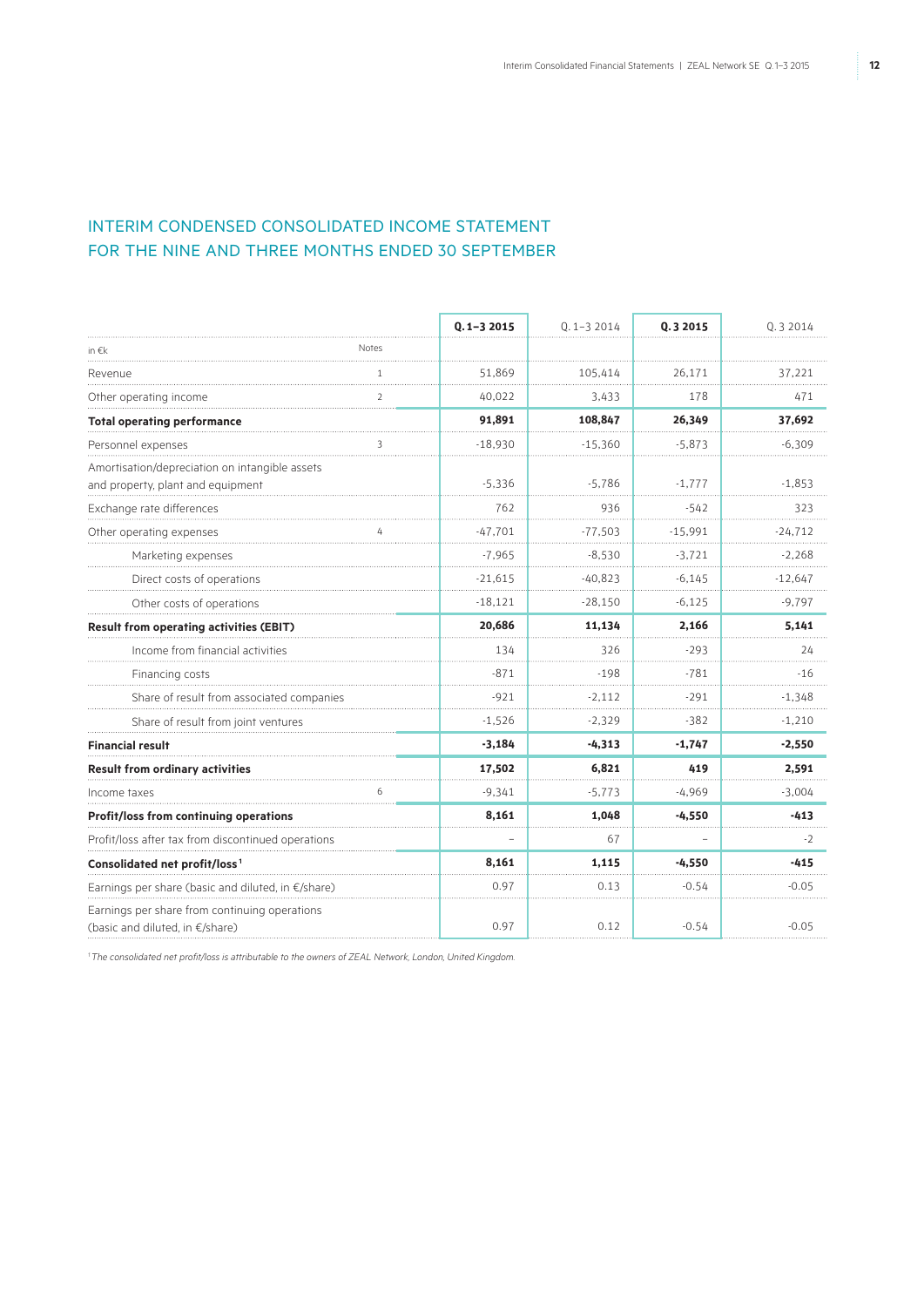### Interim Condensed Consolidated Statement of Comprehensive Income FOR THE NINE AND THREE MONTHS ENDED 30 SEPTEMBER

|                                                                                           | $0.1 - 32015$ | $0.1 - 3.2014$ | 0.32015  | U 3 2014 |
|-------------------------------------------------------------------------------------------|---------------|----------------|----------|----------|
| in $\epsilon$ k                                                                           |               |                |          |          |
| Profit/loss for the period                                                                | 8,161         | 1.115          | $-4,550$ |          |
| Other comprehensive income                                                                |               |                |          |          |
| Other comprehensive income to be reclassified<br>to profit or loss in subsequent periods: |               |                |          |          |
| Loss on available-for-sale<br>financial assets (AFS)                                      | -433          | $-637$         | $-290$   | $-185$   |
| Income tax effect                                                                         |               | 162            |          | 39       |
| Other comprehensive income, net of tax                                                    | -433          | $-475$         | $-290$   | -146     |
| Total comprehensive income for the period,<br>net of tax                                  | 7,728         | 640            | -4.840   |          |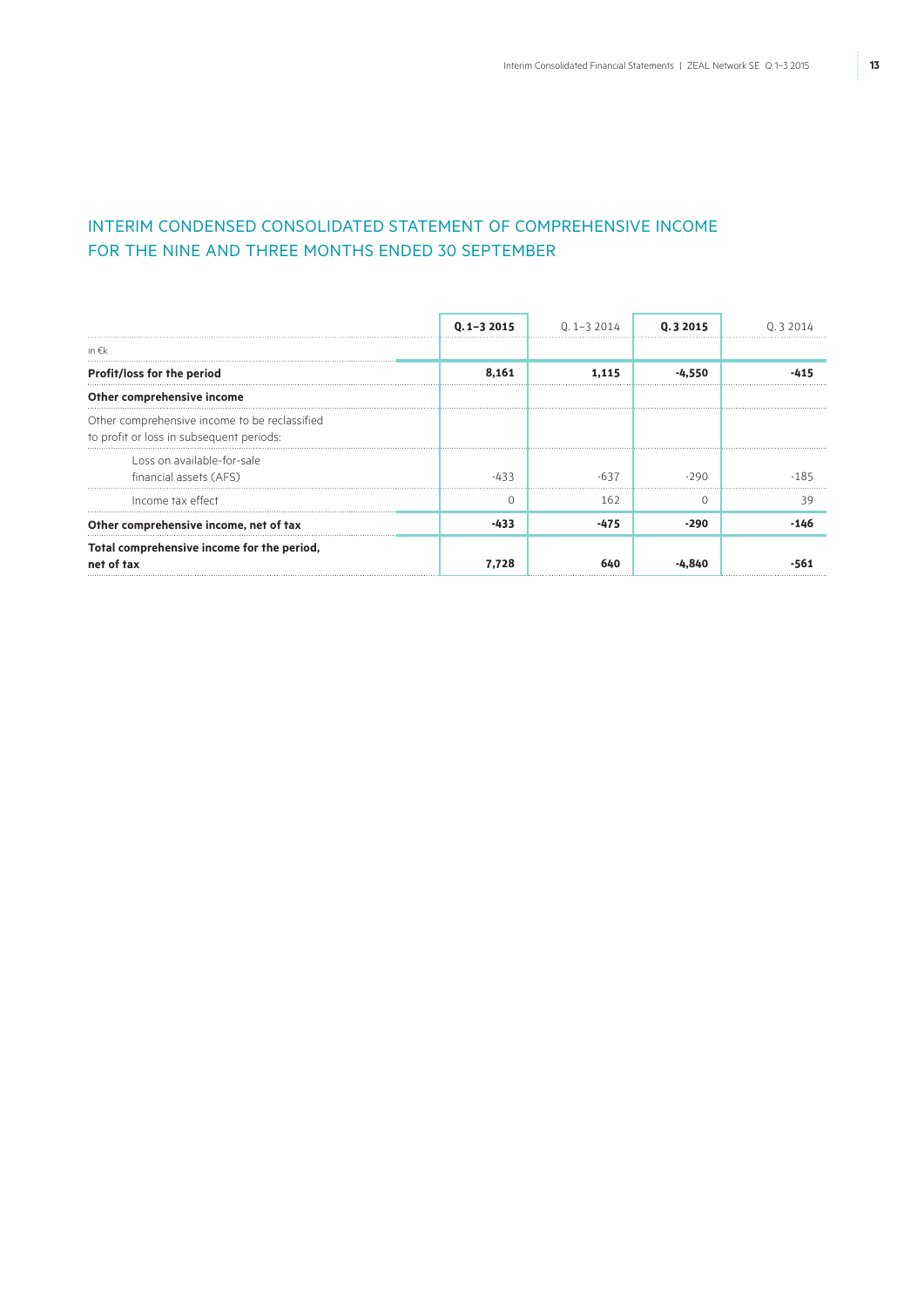### Interim Condensed Consolidated Balance Sheet as at 30 SEPTEMBER 2015 AND 31 DECEMBER 2014

|                                                         |            | 30/09/2015 | 31/12/2014 |
|---------------------------------------------------------|------------|------------|------------|
| <b>ASSETS</b> in €k                                     | Notes<br>. |            |            |
| <b>Current assets</b>                                   |            |            |            |
| Cash and pledged cash                                   | 10         | 88,164     | 92,585     |
| Short-term financial assets                             | 10         | 13,738     | 15,555     |
| Trade and other receivables                             | 10         | 592        | 1,810      |
| Income tax receivables                                  |            | 1,145      | 710        |
| Other current assets and prepaid expenses               | 10         | 11,750     | 10,637     |
| <b>Total current assets</b>                             |            | 115,389    | 121,297    |
| <b>Non-current assets</b>                               |            |            |            |
| Intangible assets                                       |            | 3,338      | 7,614      |
| Other equipment, furniture & fixtures and leased assets |            | 2,236      | 2,942      |
| Financial assets                                        | 10         | 3,075      | 0          |
| Shares in associated companies                          | 8          | 14,044     | 14,965     |
| Shares in joint ventures                                | q          | 5,944      | 7,428      |
| Other assets and prepaid expenses                       |            | 147        | 20         |
| Deferred tax assets                                     |            | 1,132      | 1,140      |
| <b>Total non-current assets</b>                         |            | 29,916     | 34,109     |
| <b>ASSETS</b>                                           |            | 145,305    | 155,406    |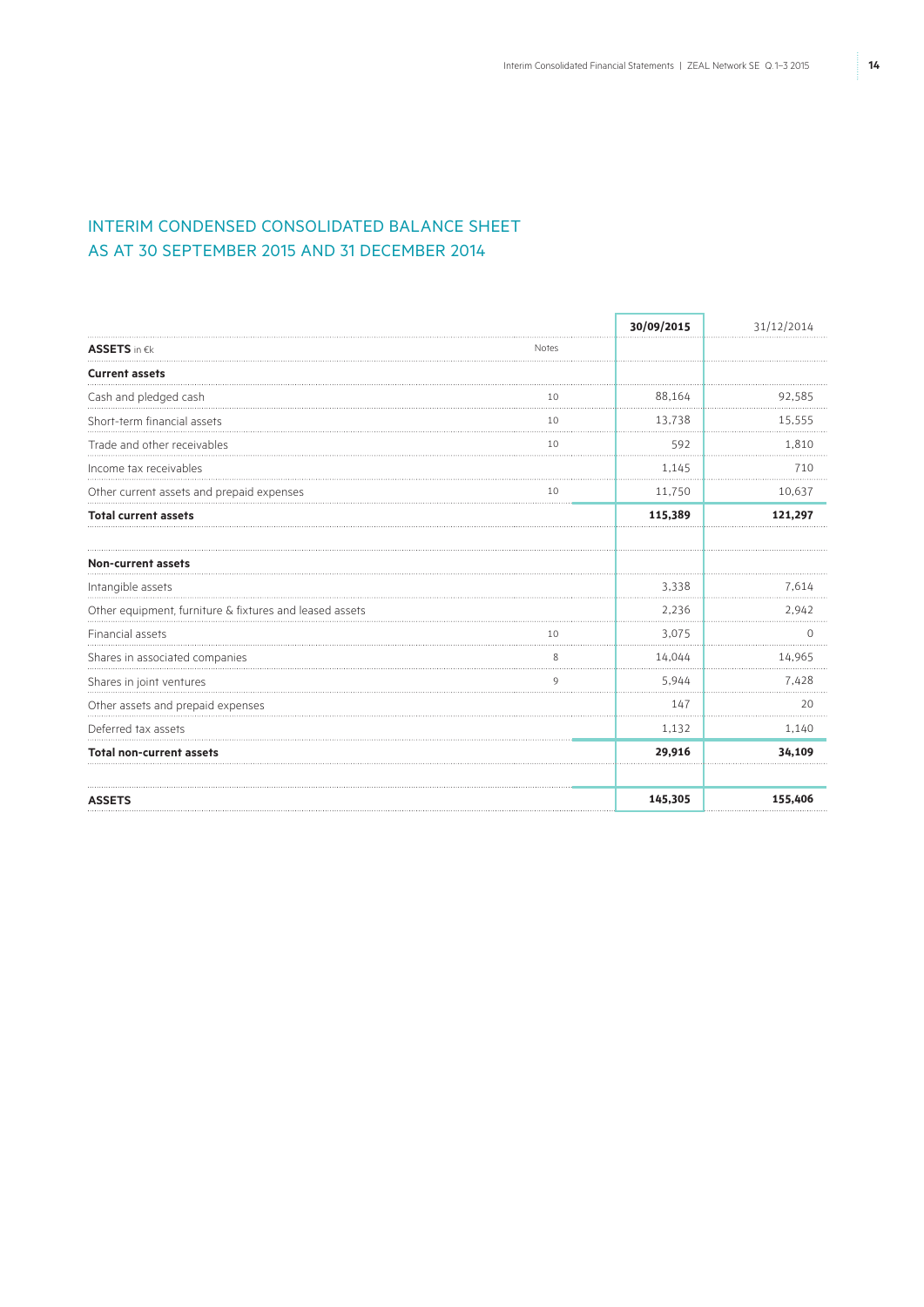|                                       |                | 30/09/2015 | 31/12/2014 |
|---------------------------------------|----------------|------------|------------|
| <b>EQUITY &amp; LIABILITIES in €k</b> | Notes          |            |            |
| <b>Current liabilities</b>            | .              |            |            |
| Trade payables                        | 10             | 5,570      | 7,505      |
| Other liabilities                     | 10             | 18,717     | 21,406     |
| Financial liabilities                 | 10             | 102        | 109        |
| Deferred incomes                      |                | 2,748      | 2,895      |
| Income tax liabilities                |                | 6,180      | 4,862      |
| Short-term liabilities                |                | 3,731      | 694        |
| <b>Total current liabilities</b>      |                | 37,048     | 37,471     |
| Long-term liabilities                 |                | 757        | 682        |
| <b>Total non-current liabilities</b>  |                | 757        | 682        |
| <b>Equity</b>                         |                |            |            |
| Subscribed capital                    |                | 8,385      | 8,385      |
| Capital reserves                      |                | 21,578     | 21,578     |
| Other reserves                        |                | $-1,039$   | $-606$     |
| Retained earnings                     | $\overline{7}$ | 78,576     | 87,896     |
| <b>Total equity</b>                   |                | 107,500    | 117,253    |
| <b>EQUITY &amp; LIABILITIES</b>       |                | 145,305    | 155,406    |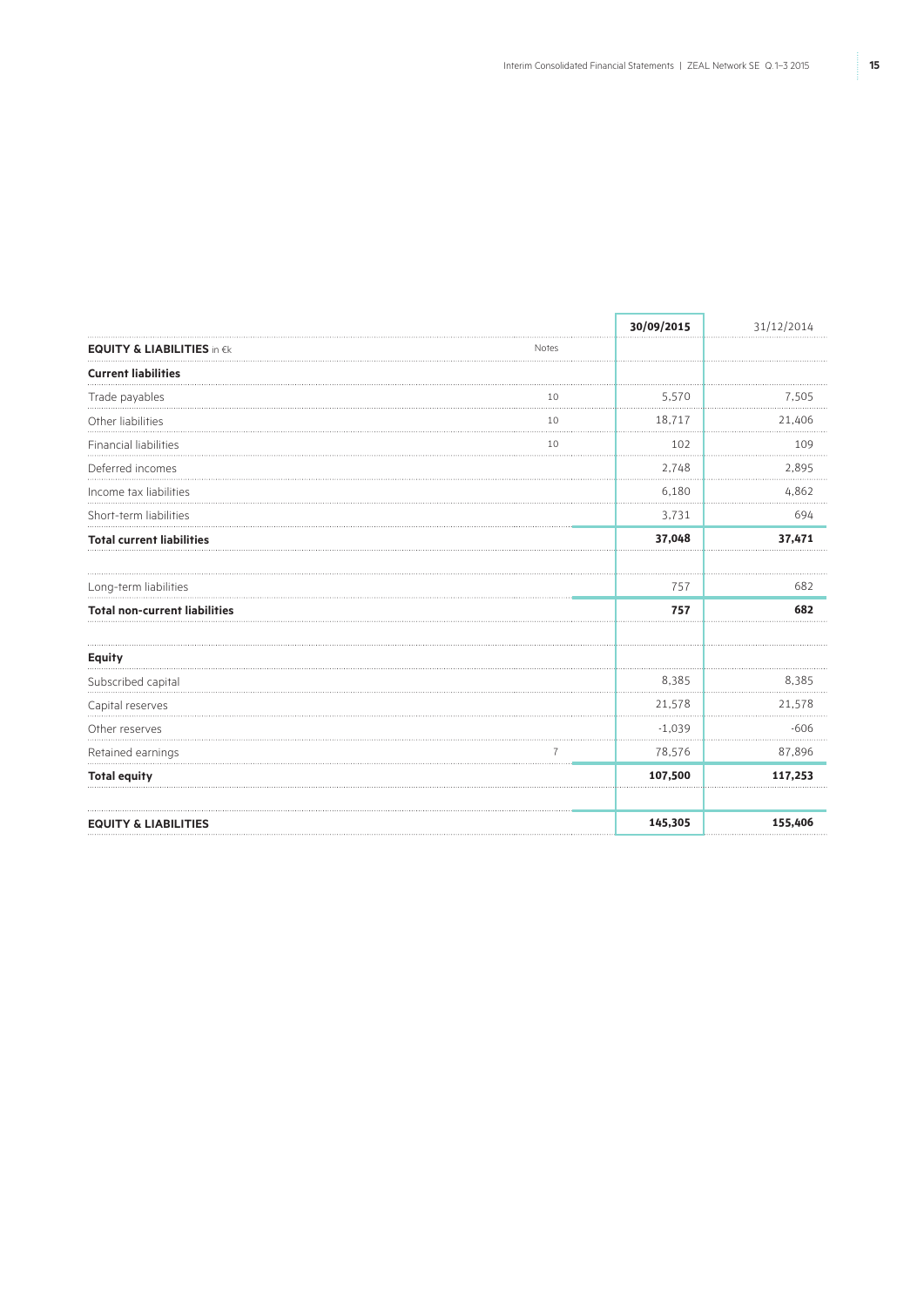### Interim Condensed Consolidated Cash Flow Statement FOR THE NINE MONTHS ENDED 30 SEPTEMBER

|                                                 | $0.1 - 32015$ | $Q.1 - 32014$<br>restated |
|-------------------------------------------------|---------------|---------------------------|
| in $\epsilon$ k                                 |               |                           |
| Profit from continuing operations before tax    | 17,503        | 6,821                     |
| Profit from discontinued operations after tax   | 0             | 67                        |
| <b>Result before tax</b>                        | 17,503        | 6,888                     |
| Adjustments for                                 |               |                           |
| Amortisation/depreciation on non-current assets | 5,336         | 5,787                     |
| Result from disposal of non-current assets      | 19            | $-90$                     |
| Revenue from financial activities               | $-134$        | $-156$                    |
| Expense from financial activities               | 871           | 198                       |
| Share of result of associated companies         | 921           | 2,112                     |
| Share of result of joint ventures               | 1,526         | 2,329                     |
| Other non-cash changes                          | $-1,950$      | 1,124                     |
| Changes in                                      |               |                           |
| Trade and other receivables                     | $-926$        | 10,686                    |
| Financial assets                                | $-3,075$      | $\Omega$                  |
| Non-current other assets or prepaid expenses    | $-128$        | 402                       |
| Trade payables                                  | $-1,935$      | $-3,252$                  |
| Other liabilities                               | $-368$        | 619                       |
| Short-term provisions                           | 784           | 1.522                     |
| Deferred income                                 | $-147$        | $-749$                    |
| Interest received                               | 134           | 156                       |
| Interest paid                                   | $-871$        | $-198$                    |
| Taxes paid                                      | $-5,835$      | $-7,451$                  |
| Cash flow from operating activities             | 11,725        | 19,927                    |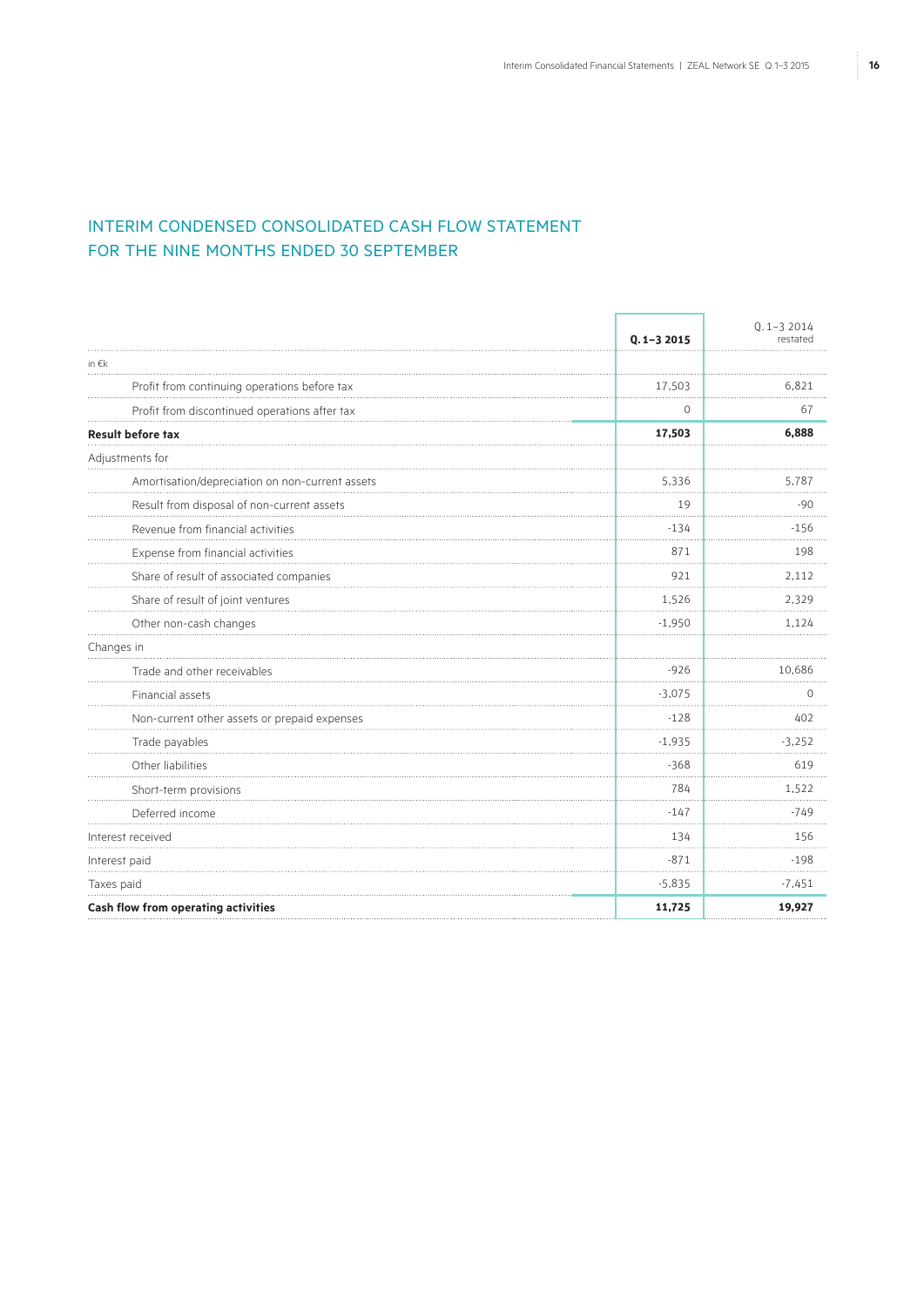F

٦

|                                                                                 | $0.1 - 32015$ | $0.1 - 32014$<br>restated |
|---------------------------------------------------------------------------------|---------------|---------------------------|
| in $\epsilon$ k                                                                 |               |                           |
| Payments to acquire investments                                                 | 0             | $-6.424$                  |
| Payments for investments in intangible assets                                   | $-209$        | $-544$                    |
| Payments for investments in property, plant and equipment                       | $-145$        | $-2.131$                  |
| Acquisition of businesses                                                       | $\Omega$      | $-925$                    |
| Cash flow used in investing activities                                          | $-354$        | $-10,024$                 |
| Dividends paid                                                                  | $-17,609$     | $-62,888$                 |
| Cash flow used in financing activities                                          | $-17,609$     | $-62,888$                 |
| Changes in cash and pledged cash and short-term deposits                        | $-6,238$      | $-52.985$                 |
| Cash and pledged cash and short-term deposits<br>at the beginning of the period | 108,140       | 156,129                   |
| Cash and pledged cash and short-term deposits<br>at the end of the period       | 101,902       | 103.144                   |
| Composition of cash at the end of the period                                    |               |                           |
| Cash and pledged cash                                                           | 88,164        | 88,925                    |
| Short-term deposits                                                             | 13,738        | 14,219                    |
|                                                                                 | 101,902       | 103,144                   |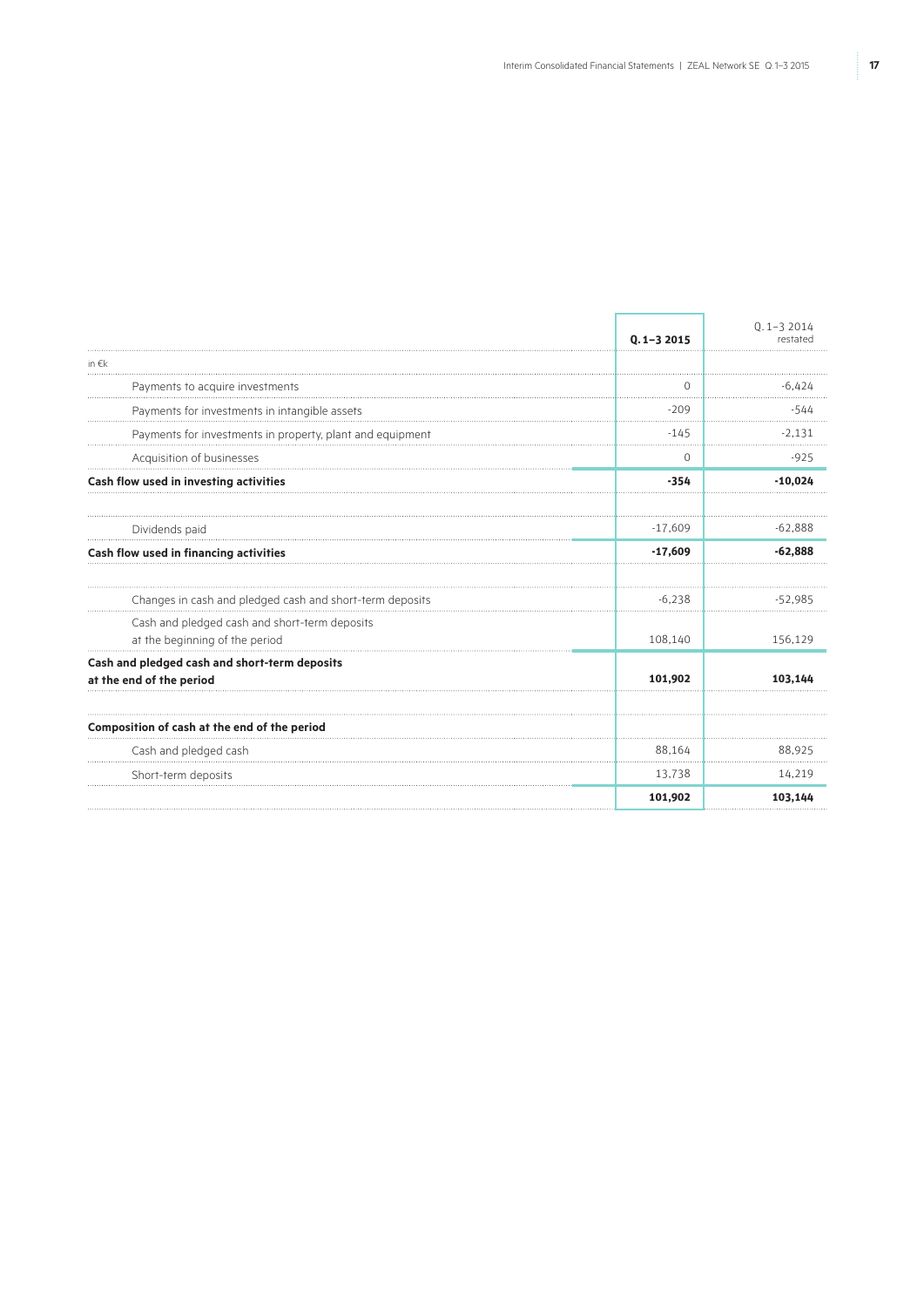### Interim Condensed Consolidated Statement of Changes in Equity FOR THE YEAR ENDED 31 DECEMBER 2014 AND FOR THE NINE MONTHS ENDED 30 SEPTEMBER 2015

|                          | Subscribed<br>capital | Capital<br>reserves | Other<br>reserves | Retained<br>earnings | <b>Total</b><br>equity |
|--------------------------|-----------------------|---------------------|-------------------|----------------------|------------------------|
| in $\epsilon$ k          |                       |                     |                   |                      |                        |
| As at 1 January 2014     | 8,385                 | 22,741              | $-209$            | 144,639              | 175,556                |
| Dividend                 |                       |                     |                   | $-62.888$            | $-62,888$              |
| Other results            |                       |                     | $-111$            | $-137$               | $-248$                 |
| Net profit 2014          |                       |                     |                   | 1,115                | 1,115                  |
| Total net profit 2014    |                       |                     | $-111$            | 978                  | 867                    |
| As at 30 September 2014  | 8,385                 | 22,741              | $-320$            | 82,729               | 113,535                |
| As at 1 October 2014     | 8,385                 | 22,741              | $-320$            | 82,729               | 113,535                |
| Other reserves movements |                       | $-1.163$            |                   | 946                  | $-217$                 |
| Other results            |                       |                     | $-286$            | 19                   | $-267$                 |
| Net profit 2014          |                       |                     |                   | 4,202                | 4,202                  |
| Total net profit 2014    |                       |                     | $-286$            | 4,221                | 3,935                  |
| As at 31 December 2014   | 8,385                 | 21,578              | $-606$            | 87,896               | 117,253                |
| As at 1 January 2015     | 8.385                 | 21,578              | $-606$            | 87,896               | 117,253                |
| Dividend                 |                       |                     |                   | $-17.609$            | $-17,609$              |
| Other results            |                       |                     | $-433$            | 128                  | $-305$                 |
| Net profit 2015          |                       |                     |                   | 8,161                | 8,161                  |
| Total net profit 2015    |                       |                     | $-433$            | 8,289                | 7,856                  |
| As at 30 September 2015  | 8,385                 | 21,578              | $-1,039$          | 78,576               | 107,500                |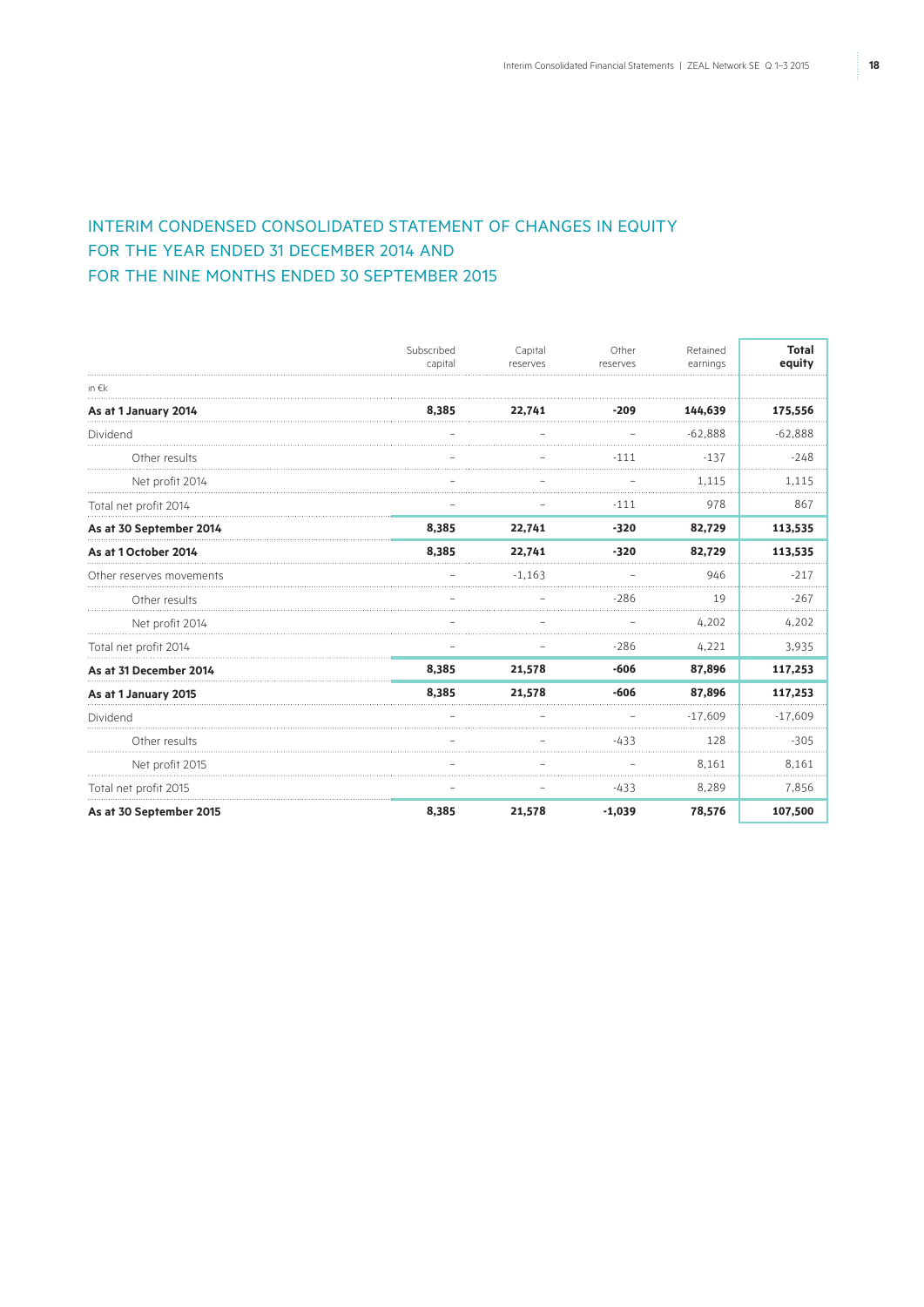# **SEGMENT REPORTING**

### **NEW SEGMENTAL REPORTING DISCLOSURES**

On 30 June 2015, ZEAL Group adopted a new form of segmental reporting. New segmental disclosures align directly with internal reporting regularly reviewed by the CODM. Descriptions of the composition of the separate operating segments is included on page 5 and 6 of this report. Details of results under the new segmental reporting structure for the period ended 30 September 2015 are included below.

| <b>Business unit</b><br>segment reporting |                  |          |                               | Reconcili-<br>ation to | - thereof<br>normal-   |                    |           |
|-------------------------------------------|------------------|----------|-------------------------------|------------------------|------------------------|--------------------|-----------|
| Q.3 2015                                  | B2C <sup>1</sup> | B2B/B2G  | <b>Business</b><br>unit total | statutory<br>accounts  | isation<br>adjustments | - thereof<br>other | Statutory |
| in $\epsilon$ k                           |                  |          |                               |                        |                        |                    |           |
| Revenue                                   | 34,579           | 1,348    | 35.927                        | -9.756                 | -10,360                | 604                | 26.171    |
| Other operating income                    | 303              | 24       | 327                           | $-149$                 | $-14$                  | $-135$             | 178       |
| <b>Total operating performance</b>        | 34,882           | 1,372    | 36,254                        | $-9,905$               | $-10,374$              | 469                | 26,349    |
| <b>EBITDA</b>                             | 15,950           | $-1,923$ | 14,027                        | $-10,084$              | $-10,374$              | 290                | 3,943     |
| Depreciation/amortisation                 | $-1,588$         | $-137$   | $-1,725$                      | $-52$                  |                        | $-52$              | $-1,777$  |
| <b>EBIT</b>                               | 14,362           | $-2,060$ | 12,302                        | $-10,136$              | $-10,374$              | 238                | 2,166     |
| Financial result                          |                  |          |                               | $-1.747$               |                        | $-1,747$           | $-1,747$  |
| <b>EBT</b>                                |                  |          | 12,302                        | $-11,883$              | $-10.374$              | $-1,509$           | 419       |
| Income tax                                |                  |          |                               | -4,969                 |                        | -4.969             | $-4,969$  |
| Net profit/loss                           |                  |          | 12,302                        | $-16,852$              | $-10.374$              | $-6,478$           | $-4.550$  |

<sup>1</sup> B2C performance in the segmental disclosure is shown on the basis of expected pay-out ratio.

| <b>Business unit</b><br>segment reporting |                  |          | <b>Business</b>   | Reconcili-<br>ation to<br>statutory | - thereof<br>normal-<br>isation | - thereof |           |
|-------------------------------------------|------------------|----------|-------------------|-------------------------------------|---------------------------------|-----------|-----------|
| $Q.1 - 32015$                             | B2C <sup>1</sup> | B2B/B2G  | unit total        | accounts                            | adjustments                     | other     | Statutory |
| in $\epsilon$ k                           |                  |          |                   |                                     |                                 |           |           |
| Revenue                                   | 98.102           | 4,303    | 102,405           | -50,536                             | $-52.652$                       | 2.116     | 51.869    |
| Other operating income                    | 1,837            | 134      | 1,971             | 38,051                              | 38.085                          | -34       | 40,022    |
| <b>Total operating performance</b>        | 99,939           | 4,437    | 104,376           | $-12,485$                           | $-14,567$                       | 2,082     | 91,891    |
| <b>EBITDA</b>                             | 46,060           | $-5,710$ | 40,350            | $-14,328$                           | $-14,566$                       | 238       | 26,022    |
| Depreciation/amortisation                 | $-4.772$         | $-413$   | $-5.185$          | $-151$                              |                                 | $-151$    | $-5,336$  |
| <b>EBIT</b>                               | 41,288           | $-6,123$ | 35,165            | $-14,479$                           | $-14,566$                       | 87        | 20,686    |
| Financial result                          |                  |          | $\qquad \qquad -$ | $-3,184$                            | $\qquad \qquad -$               | $-3,184$  | $-3,184$  |
| <b>EBT</b>                                |                  |          | 35,165            | $-17,663$                           | $-14,566$                       | $-3,097$  | 17,502    |
| Income tax                                |                  |          |                   | $-9,341$                            |                                 | $-9.341$  | $-9,341$  |
| Net profit/loss                           |                  |          | 35,165            | $-27,004$                           | $-14,566$                       | $-12,438$ | 8,161     |

<sup>1</sup> B2C performance in the segmental disclosure is shown on the basis of expected pay-out ratio.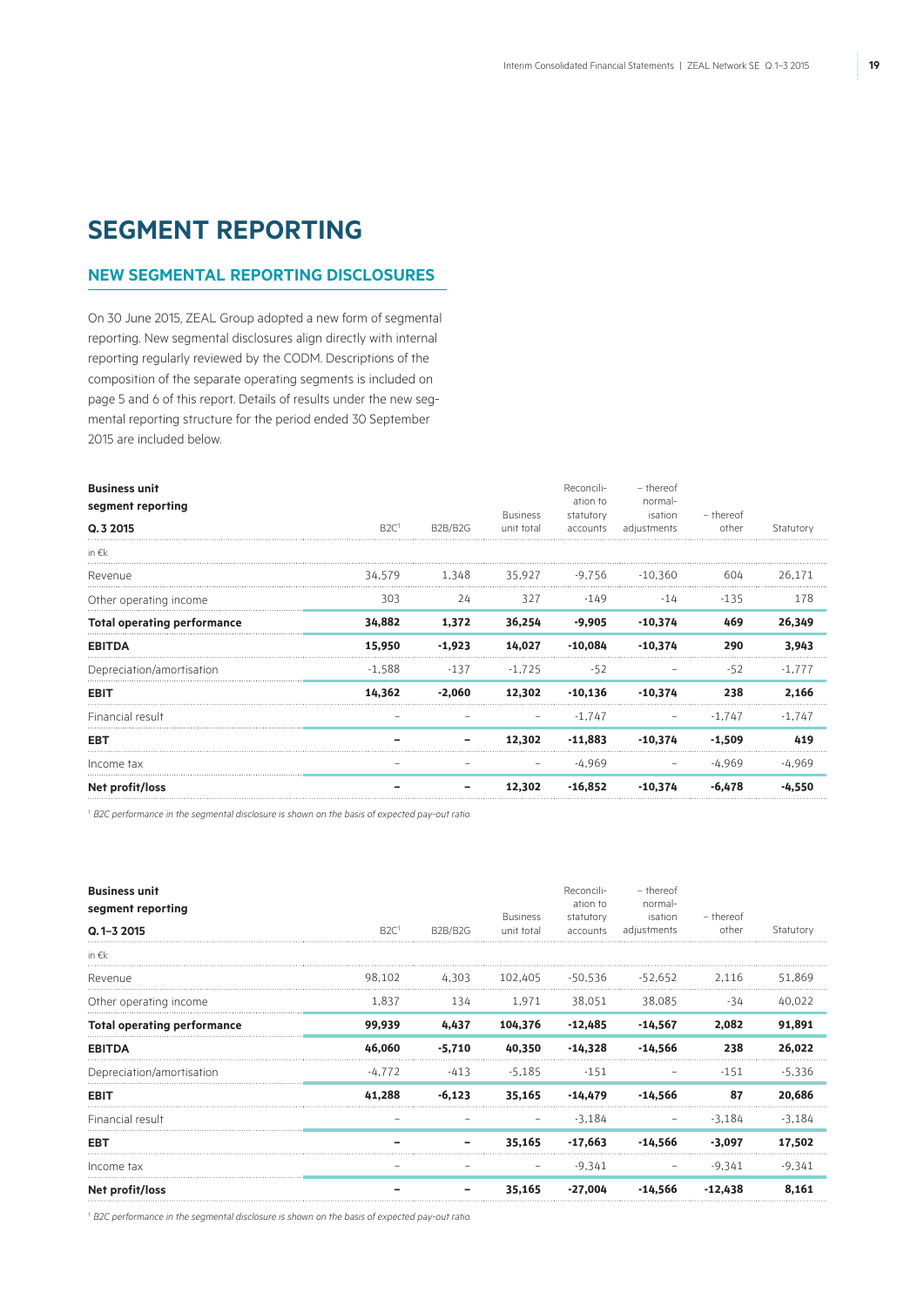The principal reconciling items between the aggregated business unit results and the consolidated statutory results are attributable to two main categories being:

- "Normalisation" adjustments (column "thereof normalisation adjustments") – these adjustments bridge the quantum of statistically expected pay-outs included within the business unit column to consolidated statutory results which include actual cash outflows.
- "Other" adjustments (column "thereof other") the most significant adjustments relate to the inclusion of the results from the investments in joint venture and associate (financial result line item) and the consolidated tax charge which are not allocated to specific business units. Remaining reconciling items do not warrant further commentary.

### **FORMER SEGMENTAL REPORTING DISCLOSURES**

As stated in our interim report for the period ended 30 June 2015, to aid understanding and provide comparative information in accordance with the requirements of IFRS 8 "Operating Segments", we have provided analysis for the current and comparative periods under the previous segment structure. For reference, descriptions of the previous segments are included in the former segmental disclosure section above.

| <b>Segment reporting</b>                    | "Germany" |                  | "Abroad" |                  | Consolidation |                  | Consolidated |                  |  |
|---------------------------------------------|-----------|------------------|----------|------------------|---------------|------------------|--------------|------------------|--|
| Q.3 2015                                    |           | 01/07-30/09      |          | 01/07-30/09      |               | 01/07-30/09      |              | 01/07-30/09      |  |
|                                             | 2015      | 2014<br>restated | 2015     | 2014<br>restated | 2015          | 2014<br>restated | 2015         | 2014<br>restated |  |
| in $\epsilon$ k                             |           |                  |          |                  |               |                  |              |                  |  |
| Revenue                                     | 1,207     | 1,082            | 25,135   | 36,140           | $-171$        | $-1$             | 26,171       | 37,221           |  |
| Depreciation/amortisation                   | -70       | -56              | $-1,707$ | $-1,202$         | -             | $-595$           | $-1,777$     | $-1,853$         |  |
| <b>EBIT</b>                                 | $-5,238$  | $-6,064$         | 7,295    | 11,333           | 109           | $-128$           | 2,166        | 5,141            |  |
| Financial result                            | 5,069     | $-2,741$         | $-326$   | 188              | $-6,490$      | 3                | $-1,747$     | $-2,550$         |  |
| Income tax                                  | $-2,309$  | 458              | $-2.660$ | $-3,511$         |               | 49               | -4,969       | $-3,004$         |  |
| <b>Profit from continuing</b><br>operations | $-2,478$  | $-8,347$         | 4,309    | 8,010            | $-6,381$      | $-75$            | $-4,550$     | $-413$           |  |
| <b>Assets</b>                               | 100,969   | 69,628           | 95,961   | 131,734          | $-67,654$     | $-69,167$        | 129,276      | 132,195          |  |
| <b>Debts</b>                                | 102,340   | 67,512           | 104,412  | 151,973          | $-67,627$     | $-74,596$        | 139,125      | 144,889          |  |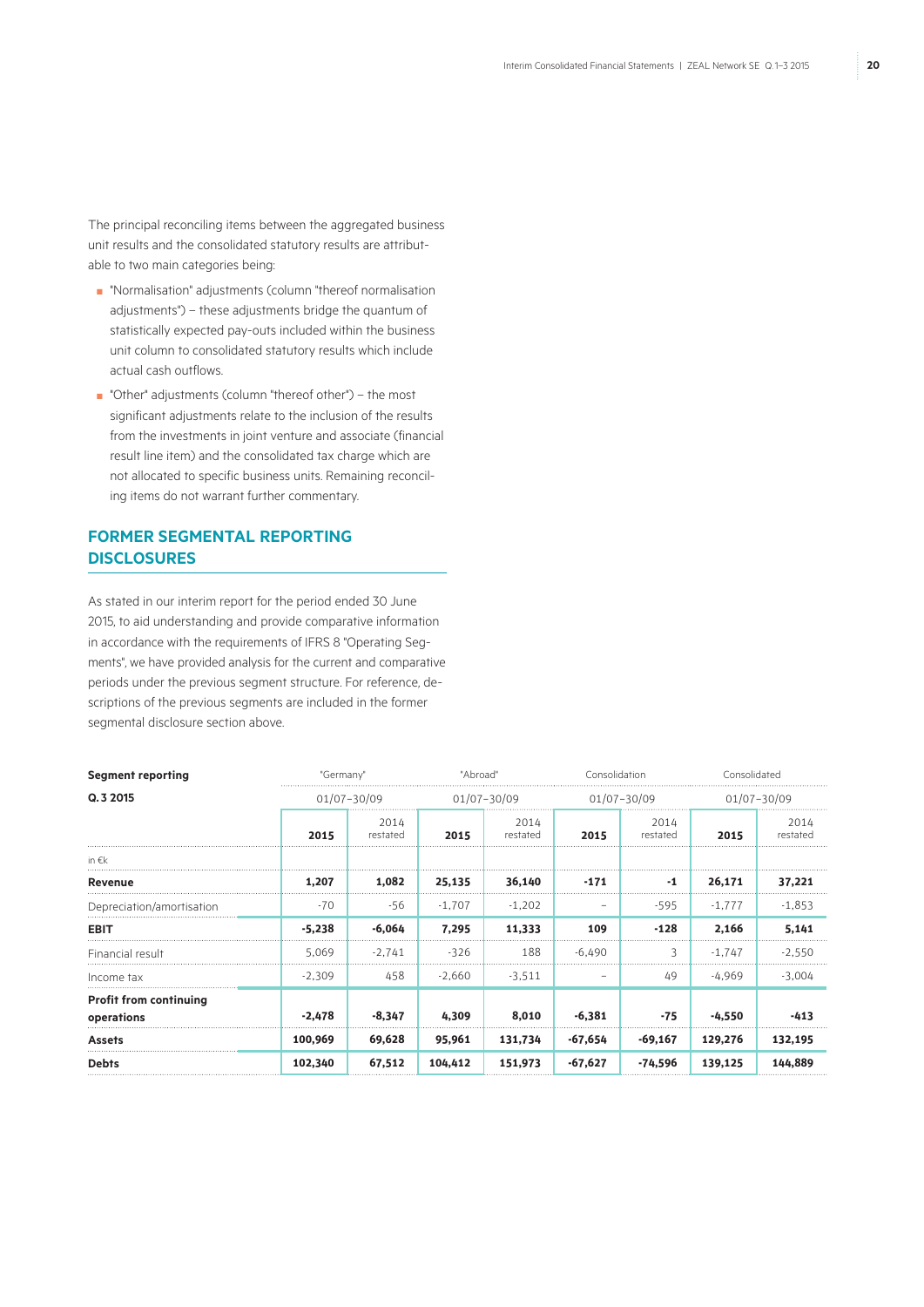| $01/01 - 30/09$ |                  | 01/01-30/09 |                  | $01/01 - 30/09$          |                  | 01/01-30/09   |                  |
|-----------------|------------------|-------------|------------------|--------------------------|------------------|---------------|------------------|
| 2015            | 2014<br>restated | 2015        | 2014<br>restated | 2015                     | 2014<br>restated | 2015          | 2014<br>restated |
|                 |                  |             |                  |                          |                  |               |                  |
| 4,104           | 3,740            | 48,380      | 101,678          | $-615$                   | -4               | 51,869        | 105,414          |
| $-208$          | $-130$           | $-5,128$    | $-3,869$         | $\qquad \qquad -$        | $-1,787$         | $-5,336$      | $-5,786$         |
| $-14,017$       | $-14,326$        | 34,964      | 26,219           | $-261$                   | $-759$           | 20,686        | 11,134           |
| 107,593         | 75,101           | $-657$      | 600              | $-110.120$               | $-80,014$        | $-3,184$      | $-4,313$         |
| $-2,324$        | 565              | $-7,017$    | $-6,520$         | $\overline{\phantom{m}}$ | 182              | -9,341        | $-5,773$         |
| 91,252          | 61,340           | 27,290      | 20,299           | $-110,381$               | $-80,591$        | 8,161         | 1,048            |
| 100,969         | 69,628           | 95,961      | 131,734          | $-67,654$                | $-69,167$        | 129,276       | 132,195          |
| 102,340         | 67,512           | 104,412     | 151,973          | $-67,627$                | $-74,596$        | 139,125       | 144,889          |
|                 |                  | "Germany"   |                  | "Abroad"                 |                  | Consolidation | Consolidated     |

The principal reconciling items between the aggregated business unit results and the consolidated statutory results are attributable to the elimination of dividend payments made by the Abroad segment to the Germany segment. There are no other material adjustments that warrant further explanation.

Segment assets do not include deferred taxes, income tax receivables or short-term financial assets as it is not possible to allocate these asset classes to individual segments. Segment liabilities do not include deferred taxes, tax liabilities or interest-bearing liabilities as it is not possible to allocate these liability classes to individual segments.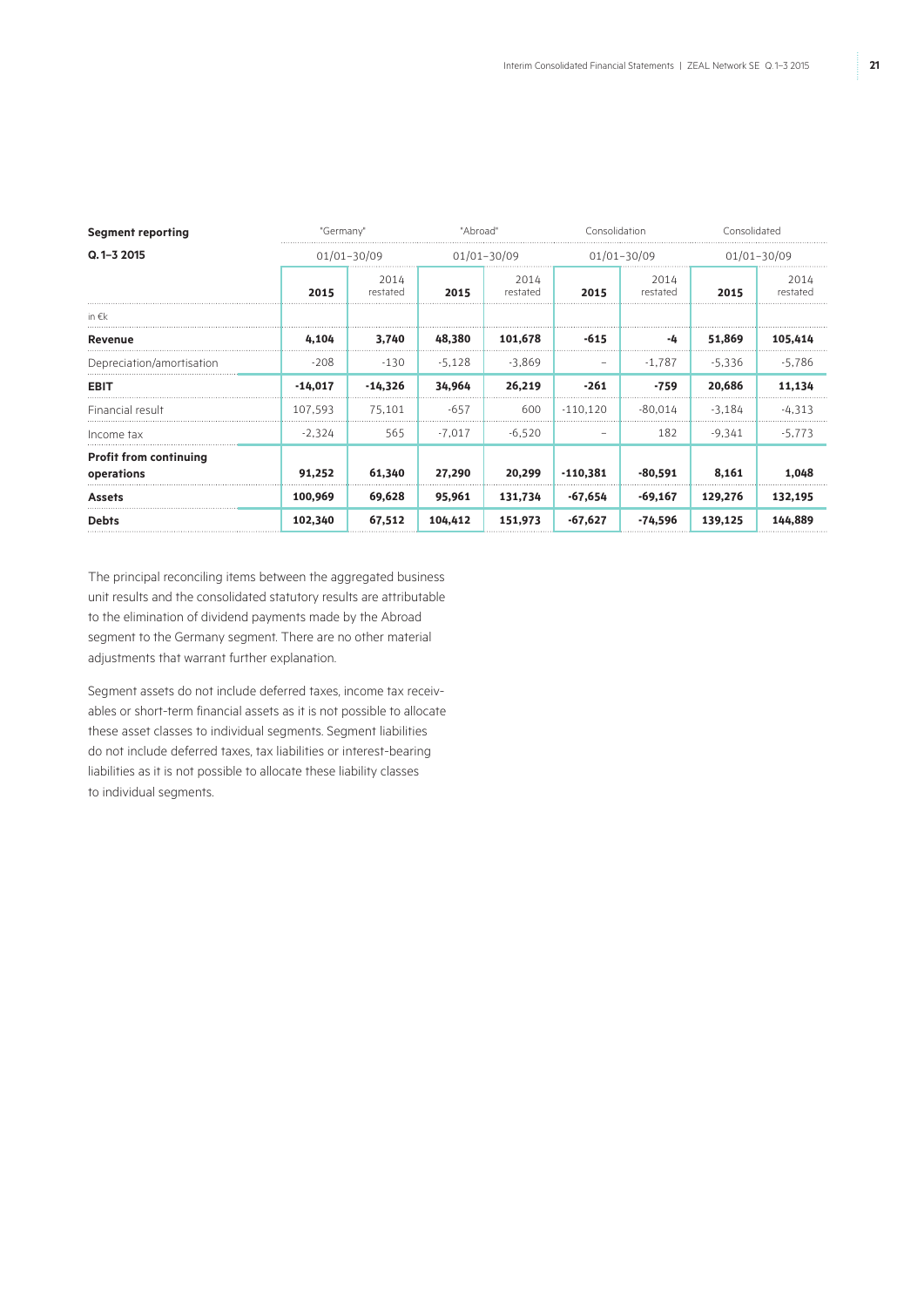# **SELECTED EXPLANATORY NOTES**

### **GENERAL**

The interim condensed consolidated financial statements (the "interim financial statements") for ZEAL Network (the "Company") and its subsidiaries (collectively, "ZEAL Group" or "the Group") for the nine months ended 30 September 2015 were authorised for issue by the directors on 12 November 2015.

The Company was founded in Germany in 1999 and transferred its registration to the United Kingdom in February 2014 under the Company Number SE000078. The Company operated under the name Tipp24 SE until November 2014. Its shares are listed in the Prime Standard segment of the Frankfurt Stock Exchange and are included in the SDAX index.

From 10 February 2014, the registered shares of the Company have been traded on the regulated market (Prime Standard) of the Frankfurt Stock Exchange in the form of so-called Clearstream Interests (CI) under the ISIN GB00BHD66J44/WKN TPP024.

#### Basis of preparation

The interim financial statements for the nine months ended 30 September 2015 have been prepared in accordance with IAS 34 "Interim Financial Reporting", as adopted by the European Union. Accordingly, these interim financial statements do not include all of the information and disclosures required to fully comply with IFRS as adopted by the European Union. For this reason, the interim financial statements should be read in conjunction with the Group's consolidated financial statements for the year ended 31 December 2014.

The interim financial statements include all adjustments of a normal and recurring nature considered necessary for a fair presentation of results for interim periods. Results of the period ended 30 September 2015 are not necessarily indicative of future results.

The same accounting policies and calculation methods were used for these interim financial statements as for the consolidated financial statements as at 31 December 2014.

### Events during the period

On 15 January 2015, ZEAL Network purchased 25% of the shares in Tipp24 Investment 1 Limited and 25% of the shares in Tipp24 Investment 2 Limited from Smartgames Technologies Limited. At 30 September 2015, the Company owned 100% of both Tipp24 Investment 1 Limited and Tipp24 Investment 2 Limited.

On 1 February 2015, ZEAL Network appointed Jonas Mattsson as Chief Financial Officer and member of the Executive Board.

On 18 May 2015, ZEAL Network appointed Susan Standiford as Chief Technical Officer and member of the Executive Board.

After thirteen years on the Executive Board of the Company, with four years as CEO, Dr. Hans Cornehl left the Company on 1 September 2015. Dr. Cornehl was replaced as CEO by Dr. Helmut Becker on the same date.

### Changes in accounting estimates

In the cash flow statement for the period ended 30 September 2014 included in the Q3 2014 interim report, cash and cash equivalents did not include short term financial assets of €14,219k. As these assets met the definition of cash and cash equivalents, the comparative figures in the current period cash flow statement have been restated to include these amounts.

### New standards, interpretations and amendments adopted by the Group

The accounting policies adopted in the preparation of the interim condensed financial statements are consistent with those adopted in the preparation of the annual financial statements for the year ended 31 December 2014, except for the adoption of new standards and interpretations effective as of 1 January 2015 (where relevant). The Group has not early adopted any other standards, interpretation or amendment that has been issued but is not yet effective.

The nature and the impact of each new standard or amendment are described on the following page: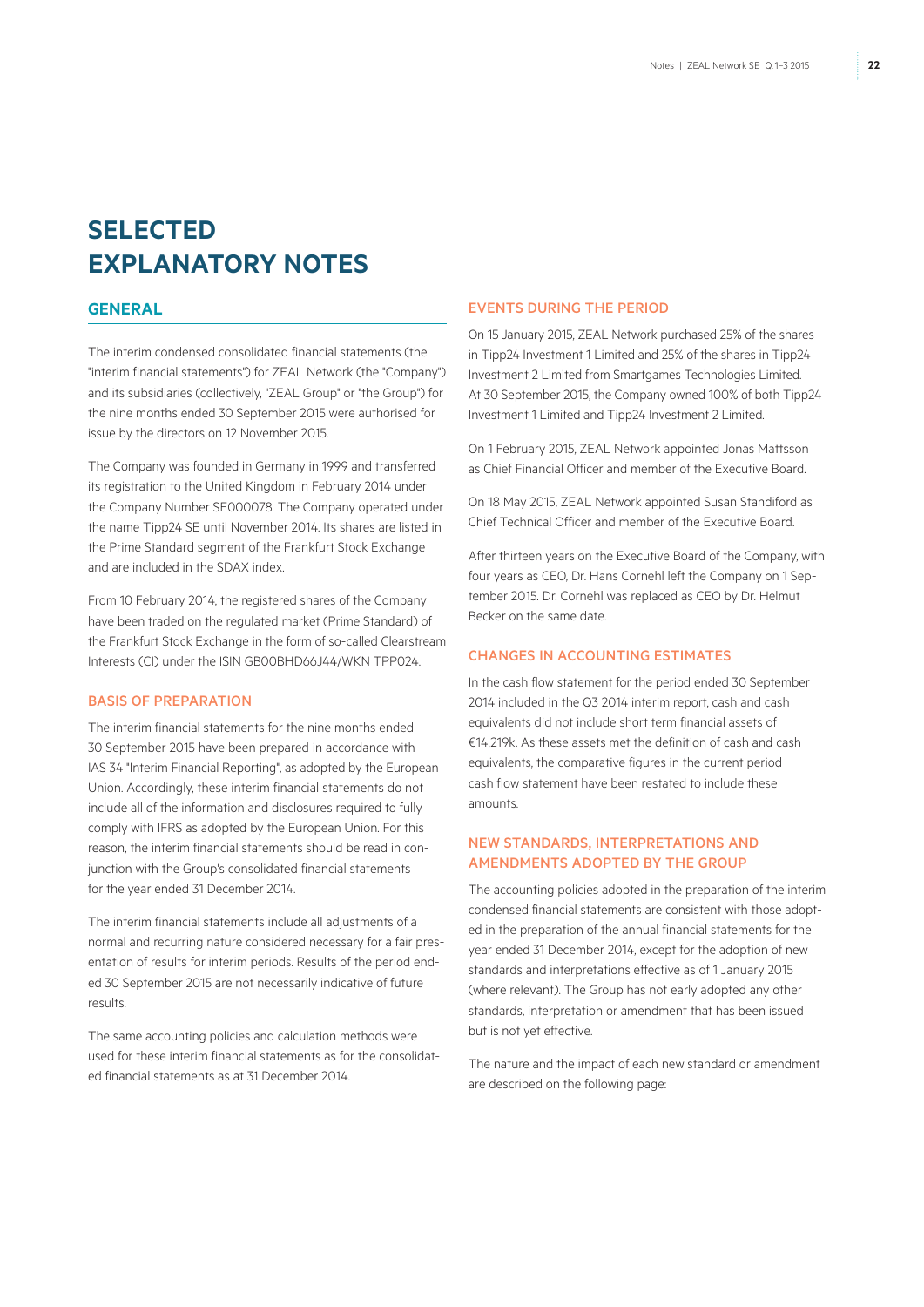### **Amendments to IAS 19 Defined Benefit Plans: Employee Contributions**

IAS 19 requires an entity to consider contributions from employees or third parties when accounting for defined benefit plans. Where the contributions are linked to service, they should be attributed to periods of service as a negative benefit. These amendments clarify that, if the amount of the contributions is independent of the number of years of service, an entity is permitted to recognise such contributions as a reduction in the service cost in the period in which the service is rendered, instead of allocating the contributions to the periods of service. This amendment is effective for annual periods beginning on or after 1 July 2014. This amendment is not relevant to the Group, since none of the entities within the Group has defined benefit plans with contributions from employees or third parties.

#### **Annual Improvements 2011–2013 Cycle**

These improvements are effective from 1 July 2014 and the Group applied these amendments for the first time in the Q1 interim condensed consolidated financial statements. They include:

#### *IFRS 3 Business Combinations*

This amendment is applied prospectively and clarifies scope exceptions within IFRS 3 that joint arrangements, not just joint ventures, are outside the scope of IFRS 3. This scope exception applies only to the accounting in the financial statements of the joint arrangement itself. Neither the Company nor the Group is a joint arrangement. As such, this amendment is not relevant for either the Company or the Group.

#### *IFRS 13 Fair Value Measurement*

The amendment is applied prospectively and clarifies that the portfolio exception in IFRS 13 can be applied not only to financial assets and financial liabilities, but also to other contracts within the scope of IFRS 9 (or IAS 39, as applicable). The Group does not apply the portfolio exception in IFRS 13 and, as such, this amendment is not relevant for the Company or the Group.

#### *IAS 40 Investment Property*

The description of ancillary services in IAS 40 differentiates between investment property and owner-occupied property (i.e., property, plant and equipment). The amendment is applied prospectively and clarifies that IFRS 3, and not the description of ancillary services in IAS 40, is used to determine if the transaction is the purchase of an asset or a business combination. In previous periods, the Group has relied on IFRS 3, not IAS 40, in determining whether an acquisition is of an acquisition of an asset or a business acquisition. This amendment therefore does not impact the accounting policies of the Group.

### **1 Revenue**

Revenue recognition accounting policies are included in the Annual Report for the year ended 31 December 2014. There have been no changes in the nature of revenue recorded during the period or the related revenue accounting policies.

Compared with the first nine months of 2014, revenue for the nine months ended 30 September 2015 decreased from €105,414k to €51,869k primarily due to two high prize pay-outs totalling €62,879k. Further detail is included in the revenue and total operating performance section included within the financial review.

### **2 Other operating income**

Other operating income relates primarily to income generated from hedging activities. There has been no change in the composition of other operating income since the year ended 31 December 2014 or the related accounting policies. The increase in other operating income resulted mainly from one large jackpot which was covered by a hedging instrument.

### **3 Personnel expenses**

In the first nine months of 2015, personnel expenses were €18,930k representing an increase of 23.2% compared to the same period in 2014 (€15,360k). The period-on-period increase in personnel expenses is primarily attributable to the following cost components:

- During 2014, ZEAL Group acquired a third party technical service provider. Prior to acquisition, the operating costs of the technical service provider had been recharged to ZEAL Group. As the provider is now part of the ZEAL Group, staff expenses are classified within personnel costs rather than other costs of operations. The personnel costs for the current period amounted to €2,488k with a similar amount classified within other costs of operations in the prior period.
- During the current period, a one-off bonus expense was incurred (€958k) – there was no similar cost in the prior period.

### **4 Other operating expenses**

The decrease in other operating expenses resulted mainly from decreased marketing expenses (year-on-year decrease of €565k) and direct costs of operations (year-on-year decrease of €19,208k) and other costs of operations (year-on-year decrease of €10,029k).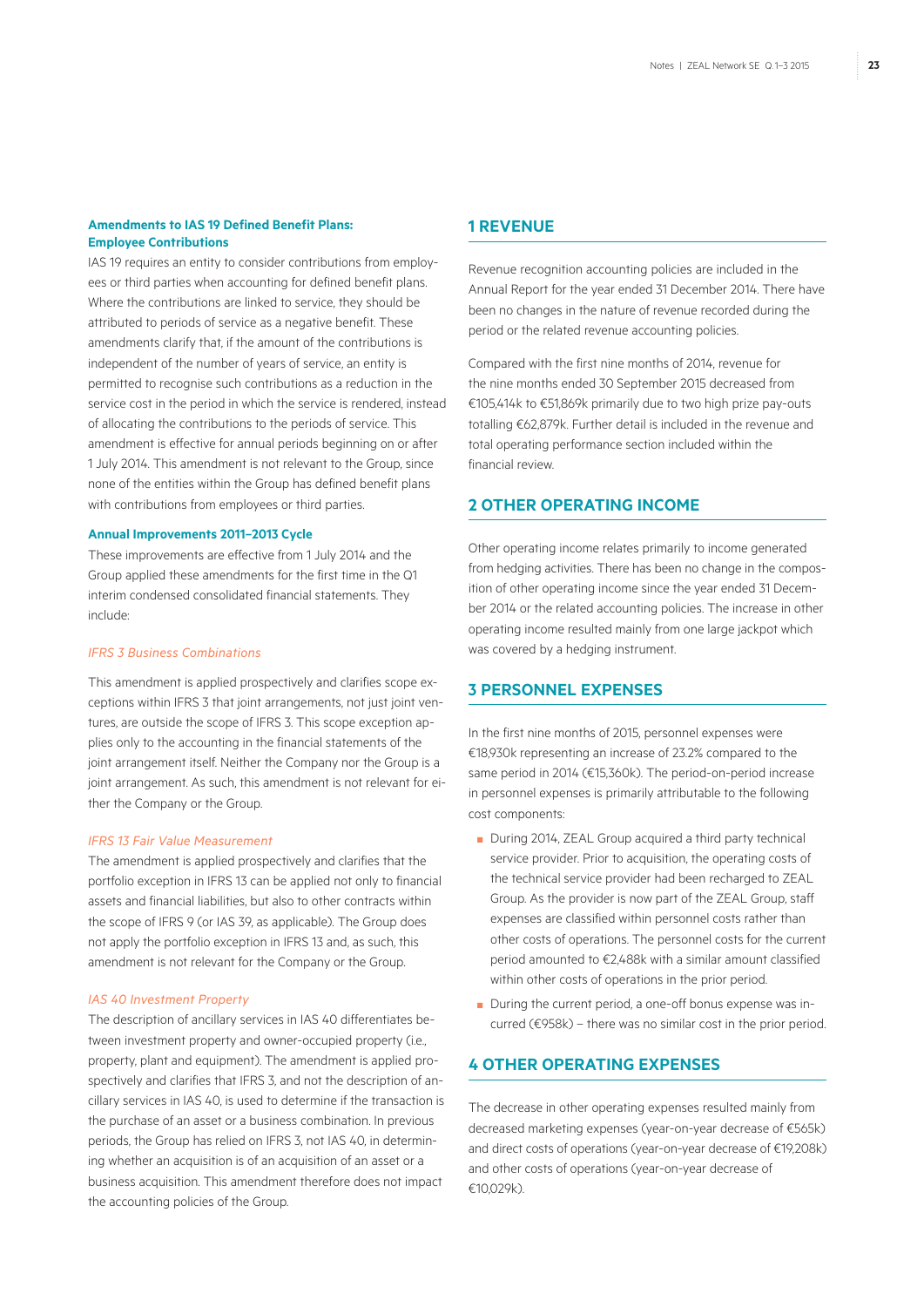### **5 Taxes**

There is currently a dispute with the German tax authority regarding the validity of tax treatment for various items in the inspection period (fiscal years 2005 to 2007 inclusive).

As described in the Risk Report included in our 2014 Annual Report, as the result of a tax audit, there was a dispute with the German tax authority regarding the validity of tax assessments for two items in the inspection period (business years 2005 to 2007 inclusive). The German tax authority issued a tax assessment and respective payment demand on 27 December 2013. While one of the items was concluded in ZEAL Group's favour, the German tax authority rejected the appeal regarding the other item. The Group has taken legal action against this finding. On 2 September 2015 the Fiscal Court of Hamburg turned down the Group's motion for a stay of execution of the challenged corporate tax payment. The decision on the stay of execution was not open to appeal and led to an instant payment obligation of €3,266k (representing a tax assessment of €2,327k and interest and penalties totalling €939k). Full payment was made during the period and the related tax charge has now been recorded in the consolidated income statement.

### **6 Income tax**

The tax calculation of the Group is based on a tax ratio which suitably reflects the forecasted tax expense for the full year.

|                                     | $Q.1 - 32015$ | 0.1-3 2014 |
|-------------------------------------|---------------|------------|
| in $\epsilon$ k                     |               |            |
| Current income tax expense          | 9 339         |            |
| Current deferred tax expense/income |               |            |
| Total income tax                    | 9.341         |            |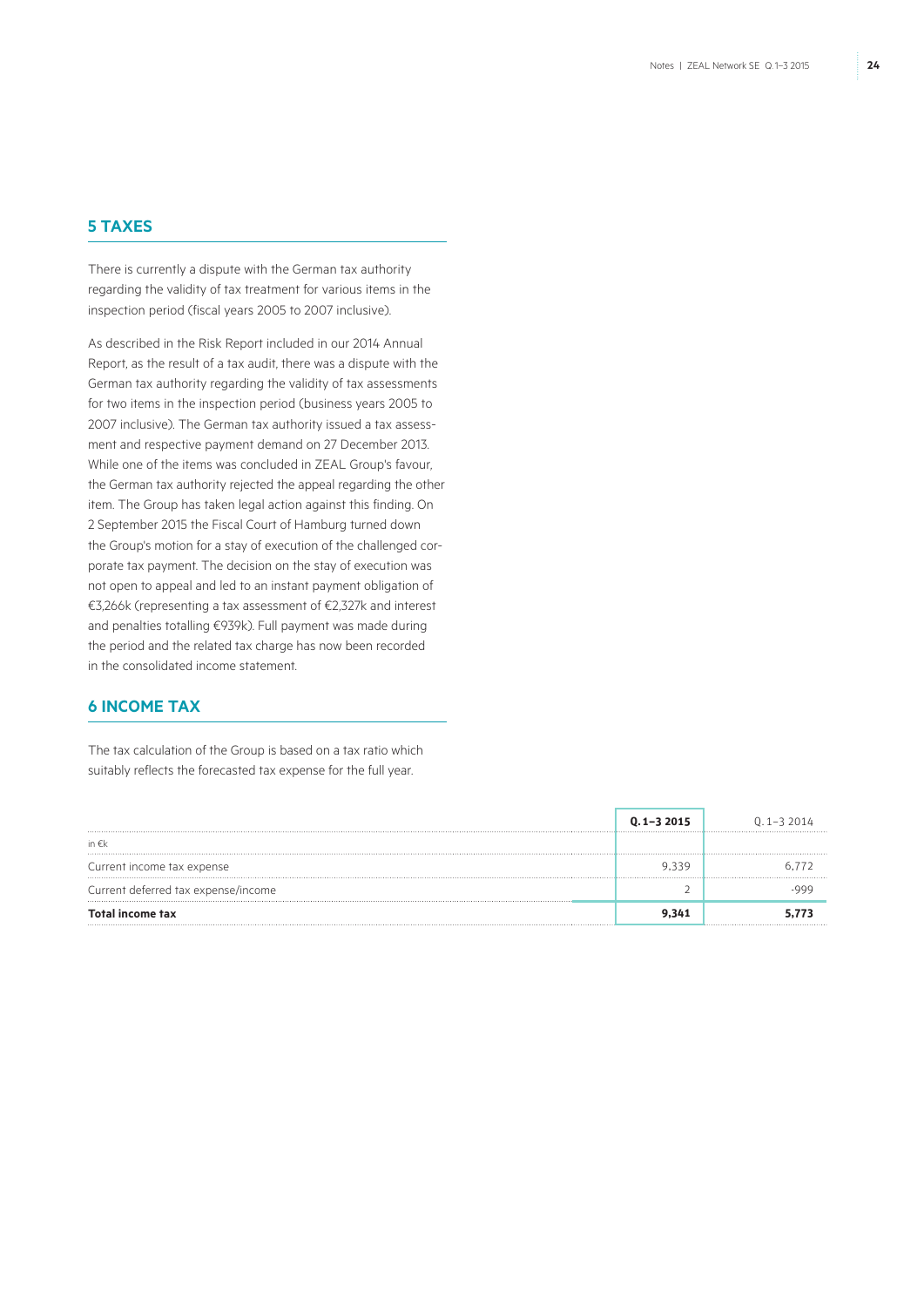### **7 Dividends paid**

In accordance with our dividend policy, ZEAL Network paid out the third interim dividend of 2015 amounting to €0.70 per share at the end of Q3 (Q2: €0.70 per share; Q1: €0.70 per share). We intend to pay one more instalment of €0.70 per share in 2015 and continue quarterly payments of at least that amount in 2016 and future years. ZEAL Network's dividend policy is subject to periodic review and possible amendments depending on future earnings and financial position.

### **8 Investment in an associate**

The Group holds a stake of 25.7% in Geonomics Global Games Limited ("Geonomics"), a company incorporated in the United Kingdom. Geonomics has its own licence to operate and market GeoLotto – a lotto game based on a virtual map.

|                                                                 | 30/09/2015 |        |
|-----------------------------------------------------------------|------------|--------|
| in $\epsilon$ k                                                 |            |        |
| Summary of the assets and liabilities of the associated company |            |        |
| Current assets including cash and cash equivalents              | 1.185      | 3.561  |
| Non-current assets <sup>1</sup>                                 | 54.009     | 55.349 |
| Current liabilities                                             | -548       |        |
| Non-current liabilities                                         |            |        |
| Net assets                                                      | 54,646     | 58,230 |
| 25.7% share of the net assets                                   | 14.044     | 14.965 |
| Group's carrying amount of the investment                       | 14.044     | 14.965 |

*1 Non-current assets includes goodwill arising on the Group's investment in Geonomics Global Games.*

|                                                                                                 | $0.1 - 32015$ | 1 1-3 2014 |
|-------------------------------------------------------------------------------------------------|---------------|------------|
| in $\epsilon$ k                                                                                 |               |            |
|                                                                                                 |               |            |
| Summary of profit or loss of the associated company                                             |               |            |
| Revenue                                                                                         |               |            |
| Loss from continuing operations, after depreciation and amortisation of €616k (2014: €1,162k),  |               |            |
| finance income of €58k (2014: €48k), finance expense of €144k (2014: nil) and income tax of nil |               |            |
| (2014:€1k)                                                                                      |               |            |
| Total comprehensive income                                                                      |               |            |

Geonomics is accounted for in the consolidated financial statements using the equity method of accounting. The fiscal year of Geonomics ends on 31 December each year.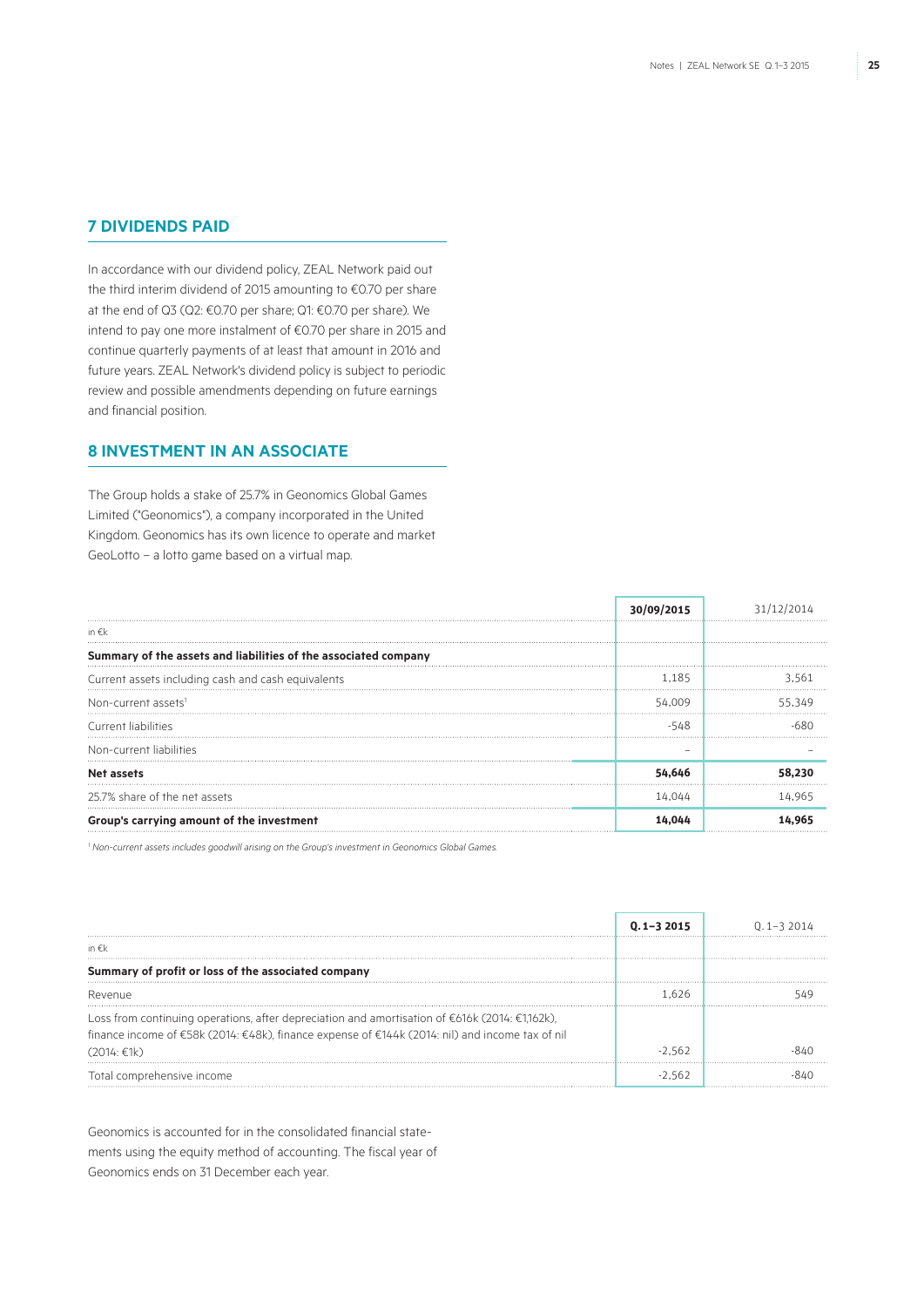### **9 Interest in joint ventures**

On 1 October 2013, Tipp24 Investment 2 Limited acquired 50% of the shares in Geo24 UK Limited. Geo24 UK Limited operates GeoLotto, a lotto game based on a virtual map. During the period, Geonomics launched its second product, Booty Pirates, based on the same virtual map platform.

Geo24 UK Limited is accounted for in the consolidated financial statements using the equity method. The fiscal year of Geo24 UK Limited ends on 31 December each year.

|                                                                    | 30/09/2015 | 31/12/2 |
|--------------------------------------------------------------------|------------|---------|
| in $\epsilon$ k                                                    |            |         |
| Summary of the assets and liabilities of the joint venture company |            |         |
| Current assets                                                     | 949        | 3.802   |
| Non-current assets <sup>1</sup>                                    | 11.368     | 11.838  |
| Current liabilities                                                | -429       |         |
| Non-current liabilities                                            |            |         |
| Net assets                                                         | 11,888     | 14.856  |
| 50% share of the net assets                                        | 5,944      | 7.428   |
| Group's carrying amount of the investment                          | 5.944      |         |

*1 Non-current assets includes goodwill arising on the Group's investment in Geo24 Limited.*

|                                                                                                                                                                                        | $0.1 - 32015$ | በ 1–3 2014 |
|----------------------------------------------------------------------------------------------------------------------------------------------------------------------------------------|---------------|------------|
| in $\epsilon$ k                                                                                                                                                                        |               |            |
| Summary of profit or loss of the joint venture company                                                                                                                                 |               |            |
| Revenue                                                                                                                                                                                | -1 231        |            |
| Loss from continuing operations, after depreciation of €390k (2014: €371k), finance income of<br>€3k (2014: €3k), finance expense of nil (2014: nil) and income tax of nil (2014: nil) | $-3052$       |            |
| Total comprehensive income                                                                                                                                                             |               |            |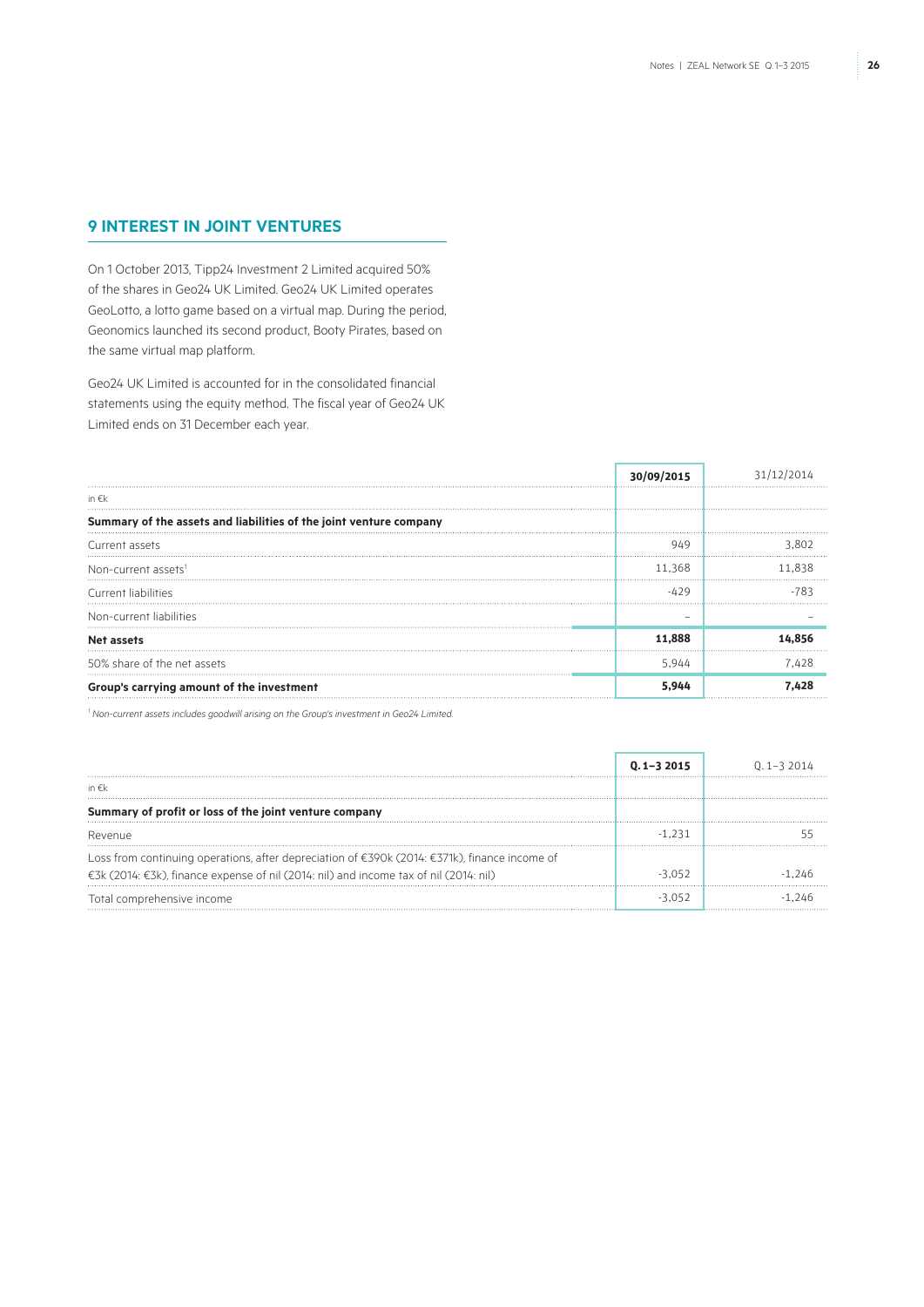### **10 Financial assets and financial liabilities**

The financial instruments are separated into the following categories as at 30 September 2015 and 31 December 2014:

| <b>Financial instruments</b>                     |                | Fair value<br>recognised | Non-financial<br>assets/ |        | <b>Book value</b> | <b>Fair value</b> |
|--------------------------------------------------|----------------|--------------------------|--------------------------|--------|-------------------|-------------------|
| as at 30 September 2015                          | Amortised cost | in equity                | liabilities              | Total  | 30/09/2015        | 30/09/2015        |
| in $\epsilon$ k                                  |                |                          |                          |        |                   |                   |
| <b>Assets</b>                                    |                |                          |                          |        |                   |                   |
| Cash and pledged cash                            |                |                          |                          |        |                   |                   |
| Receivables                                      | 88,155         |                          |                          | 88,155 |                   |                   |
| Non-financial assets                             |                |                          | 9                        | 9      | 88,164            | 88,164            |
| <b>Short-term financial assets</b>               |                |                          |                          |        |                   |                   |
| Available-for-sale                               |                |                          |                          |        |                   |                   |
| financial assets                                 |                | 7,586                    |                          | 7,586  |                   |                   |
| Held-to-maturity                                 | 6,152          |                          |                          |        |                   |                   |
| financial assets                                 |                |                          |                          | 6,152  | 13,738            | 13,738            |
| <b>Trade receivables</b>                         |                |                          |                          |        |                   |                   |
| Receivables                                      | 578            |                          |                          | 578    | 578               | 578               |
| Other assets                                     |                |                          |                          |        |                   |                   |
| Receivables                                      | 3,704          |                          | 6,221                    | 9,925  |                   |                   |
| Loans                                            |                |                          |                          |        | 9,925             | 9,925             |
| Long-term other assets                           |                |                          |                          |        |                   |                   |
| Receivables                                      |                |                          | 147                      | 147    |                   |                   |
| Loans                                            | 3,075          |                          |                          | 3,075  | 3,222             | 3,222             |
| <b>Total assets</b>                              |                |                          |                          |        | 115,627           | 115,627           |
| - of which loans and receivables                 |                |                          |                          |        | 101,889           | 101,889           |
| - of which available-for-sale                    |                |                          |                          |        |                   |                   |
| financial assets                                 |                |                          |                          |        | 7,586             | 7,586             |
| Held-to-maturity financial<br>assets, short-term |                |                          |                          |        | 6,152             | 6,152             |
| Held-to-maturity financial<br>assets, long-term  |                |                          |                          |        |                   |                   |
| <b>Liabilities</b>                               |                |                          |                          |        |                   |                   |
| Trade payables                                   | 5,570          |                          |                          | 5,570  | 5,570             | 5,570             |
| Other liabilities                                | 15,750         |                          | 2,967                    | 18,717 |                   |                   |
| Financial liabilities                            | 102            |                          |                          | 102    | 18,819            | 18,819            |
| <b>Total liabilities</b>                         |                |                          |                          |        | 24,389            | 24,389            |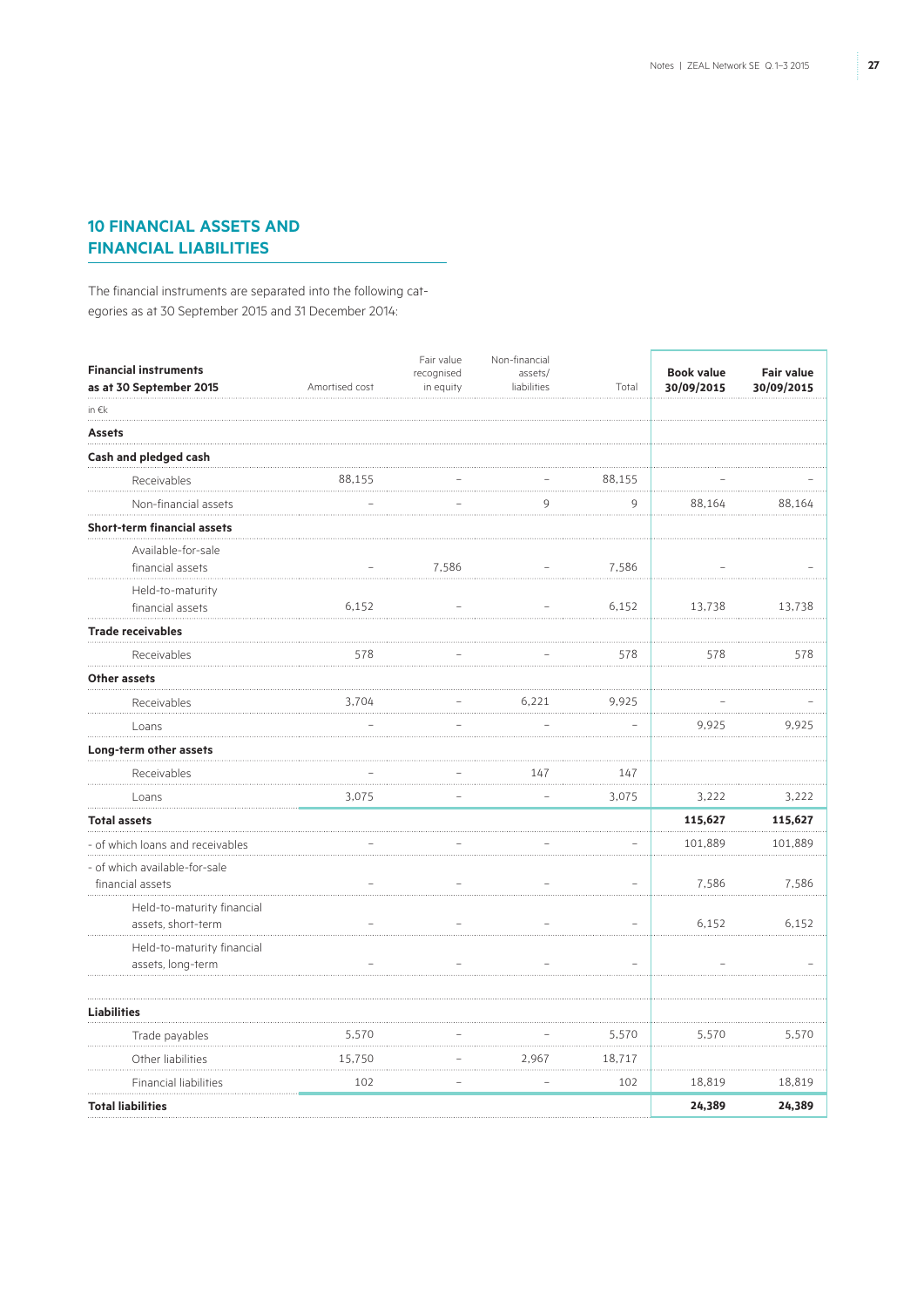| <b>Financial instruments</b><br>as at 31 December 2014 | Amortised cost | Fair value<br>recognised<br>in equity | Non-financial<br>assets/<br>liabilities | Total  | <b>Book value</b><br>31/12/2014 | <b>Fair value</b><br>31/12/2014 |
|--------------------------------------------------------|----------------|---------------------------------------|-----------------------------------------|--------|---------------------------------|---------------------------------|
| in $\epsilon$ k<br>.                                   |                |                                       |                                         |        |                                 |                                 |
| <b>Assets</b>                                          |                |                                       |                                         |        |                                 |                                 |
| Cash and pledged cash                                  |                |                                       |                                         |        |                                 |                                 |
| Receivables                                            | 92,575         |                                       |                                         | 92,575 |                                 |                                 |
| Non-financial assets                                   |                |                                       | 9                                       | 9      | 92,584                          | 92,584                          |
| <b>Short-term financial assets</b>                     |                |                                       |                                         |        |                                 |                                 |
| Available-for-sale<br>financial assets                 |                | 9,258                                 |                                         | 9,258  |                                 |                                 |
| Held-to-maturity                                       |                |                                       |                                         |        |                                 |                                 |
| financial assets                                       | 6,297          |                                       |                                         | 6,297  | 15,555                          | 15,555                          |
| <b>Trade receivables</b>                               |                |                                       |                                         |        |                                 |                                 |
| Receivables                                            | 583            |                                       |                                         | 583    | 583                             | 583                             |
| <b>Other assets</b>                                    |                |                                       |                                         |        |                                 |                                 |
| Receivables                                            | 5,079          |                                       | 5,559                                   | 10,638 |                                 |                                 |
| Loans                                                  |                |                                       |                                         |        | 10,638                          | 10,638                          |
| Long-term other assets                                 |                |                                       |                                         |        |                                 |                                 |
| Receivables                                            |                |                                       | 20                                      | 20     | 20                              | 20                              |
| <b>Total assets</b>                                    |                |                                       |                                         |        | 119,380                         | 119,380                         |
| - of which loans and receivables                       |                |                                       |                                         |        | 103,825                         | 103,825                         |
| - of which available-for-sale<br>financial assets      |                |                                       |                                         |        | 9,258                           | 9,258                           |
| Held-to-maturity financial<br>assets, short-term       |                |                                       |                                         |        | 6,297                           | 6,297                           |
| Held-to-maturity financial<br>assets, long-term        |                |                                       |                                         |        |                                 |                                 |
| <b>Liabilities</b>                                     |                |                                       |                                         |        |                                 |                                 |
| Trade payables                                         | 7,505          |                                       |                                         | 7,505  | 7,505                           | 7,505                           |
| Other liabilities                                      | 17,048         |                                       | 2,029                                   | 19,077 |                                 |                                 |
| Financial liabilities                                  | 109            |                                       |                                         | 109    | 19,186                          | 19,186                          |
| <b>Total liabilities</b>                               |                |                                       |                                         |        | 26,691                          | 26,691                          |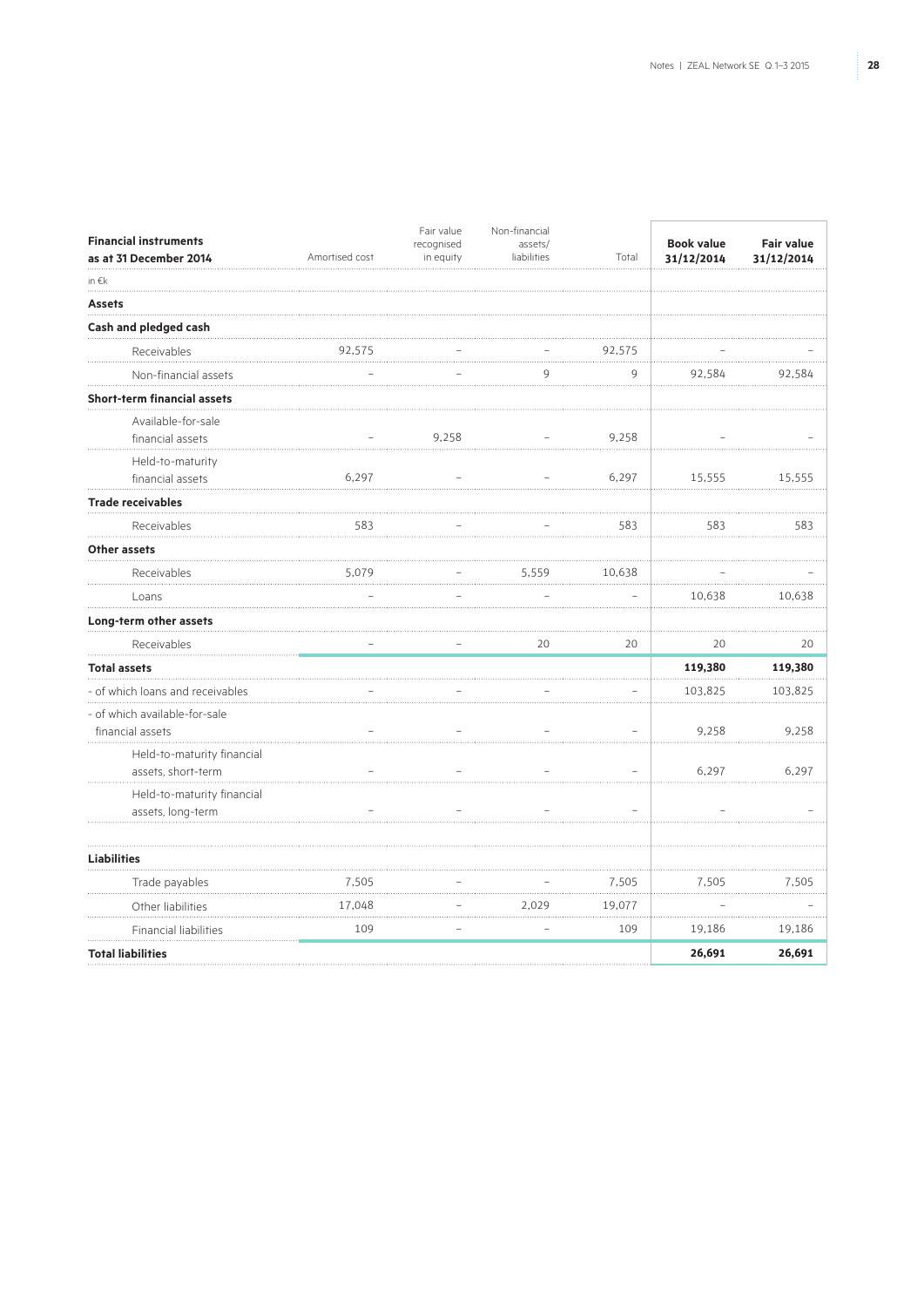All financial instruments included in the table on pages 27 and 28 are classified as Level 1 (defined below). For all financial instruments the carrying amount approximates to fair value.

There were no transfers between Level 1 and Level 2 fair value measurements during the period, and no transfers into or out of Level 3 fair value measurements during the nine-month period ended 30 September 2015.

### Fair value hierarchy

All assets and liabilities for which fair value is measured or disclosed in the financial statements are categorised within the fair value hierarchy, based on the lowest level input that is significant to the fair value measurement as a whole:

- Level 1 Quoted (unadjusted) market prices in active markets for identical assets or liabilities.
- $\blacksquare$  Level 2 Valuation techniques for which the lowest level input that is significant to the fair value measurement is directly or indirectly observable.
- $\blacksquare$  Level 3 Valuation techniques for which the lowest level input that is significant to the fair value measurement is unobservable.

For assets and liabilities that are recognised at fair value on a recurring basis, the Group determines whether transfers have occurred between levels in the fair value hierarchy by re-assessing categorisation (based on the lowest level input that is significant to the fair value measurement as a whole) at the end of each reporting period.

### VAI UATION METHODS AND ASSUMPTIONS

The fair value of the financial assets and liabilities is the amount at which the asset could be sold or the liability transferred in a current transaction between market participants, other than in a forced or liquidation sale.

Financial assets are classified into the following specified categories:

#### **a) Financial assets "at fair value through profit or loss"**

Financial assets are classified as "at fair value through profit or loss" when the financial asset is either held for trading or it is designated as "at fair value through profit or loss".

A financial asset is classified as held for trading if:

- It has been acquired principally for the purpose of selling it in the near term, or
- On initial recognition it is part of a portfolio of identified financial instruments that the Group manages together and has a recent actual pattern of short-term profit-taking, or
- It is a derivative that is not designated and effective as a hedging instrument.

A financial asset other than a financial asset held for trading may be designated as "at fair value through profit or loss" upon initial recognition if:

- Such designation eliminates or significantly reduces a measurement or recognition inconsistency that would otherwise arise, or
- The financial asset forms part of a group of financial assets or financial liabilities or both, which is managed and its performance is evaluated on a fair value basis, in accordance with the Group's documented risk management or investment strategy, and information about the grouping is provided internally on that basis, or
- It forms part of a contract containing one or more embedded derivatives, and IAS 39 "Financial Instruments: Recognition and Measurement" permits the entire combined contract (asset or liability) to be designated "at fair value through profit or loss".

Financial assets "at fair value through profit or loss" are stated at fair value, with any gains or losses arising on re-measurement recognised in profit or loss. The net gain or loss recognised in profit or loss incorporates any dividend or interest earned on the financial asset and is included in the "other gains and losses" line item in the consolidated income statement.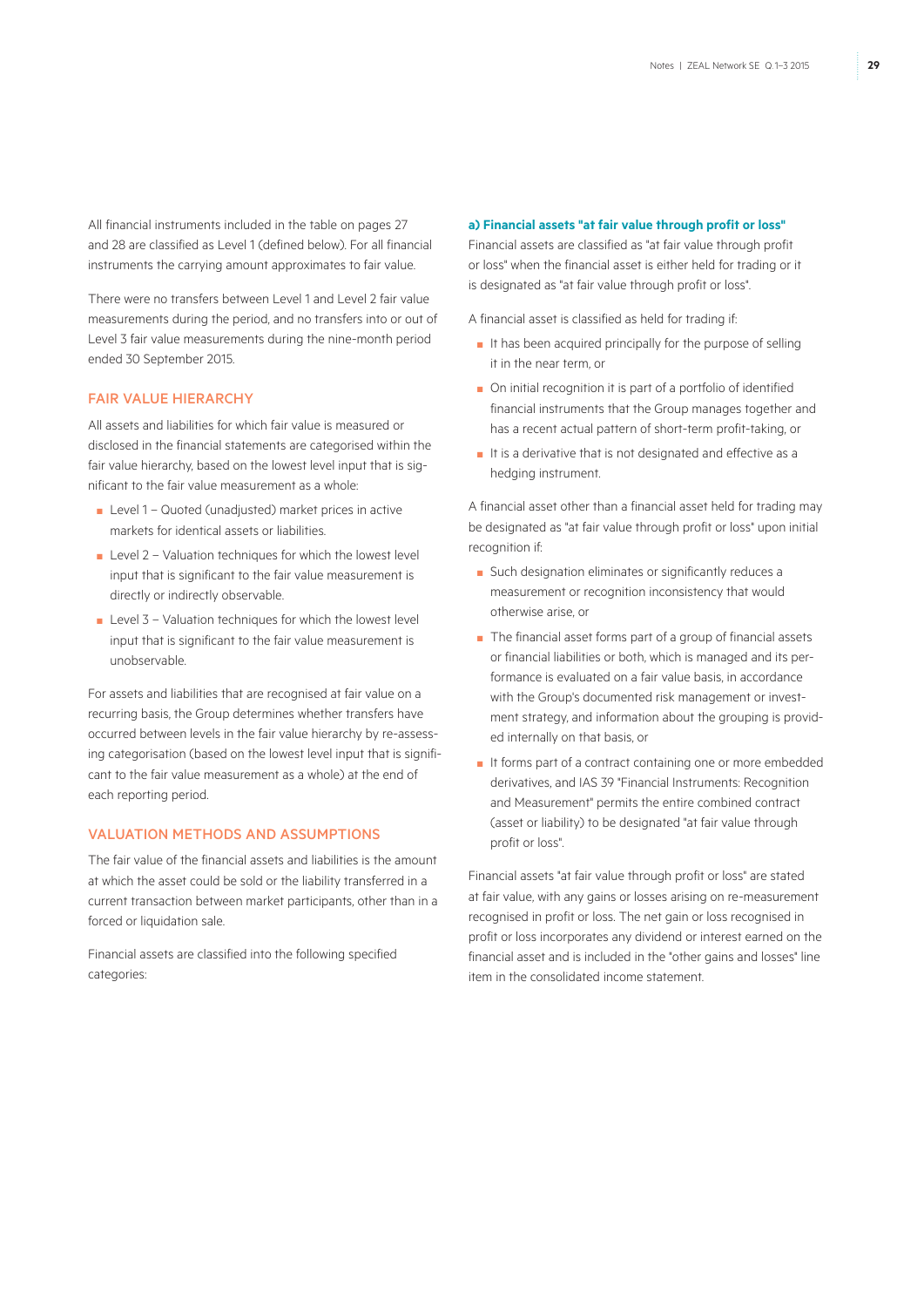### **b) Available-for-sale financial assets**

Available-for-sale financial assets are non-derivatives that are either designated as available-for-sale or are not classified as:

- a) Loans and receivables, or
- b) Held-to-maturity financial instruments, or
- c) Financial assets at fair value through profit or loss.

After initial measurement, available-for-sale financial assets are subsequently measured at fair value with unrealised gains or losses recognised in other comprehensive income and credited in the "available-for-sale" reserve until the investment is derecognised, at which time the cumulative gain or loss is recognised in other operating income, or the investment is determined to be impaired, when the cumulative loss is reclassified from the "available-for-sale" reserve to the statement of profit or loss in finance costs. Interest earned whilst holding available-for-sale financial assets is reported as interest income using the effective interest rate method.

The Group evaluates whether the ability and intention to sell its available-for-sale financial assets in the near term is still appropriate. When, in rare circumstances, the Group is unable to trade these financial assets due to inactive markets, the Group may elect to reclassify these financial assets if the management has the ability and intention to hold the assets for foreseeable future or until maturity.

For a financial asset reclassified from the "available-for-sale" category, the fair value carrying amount at the date of reclassification becomes its new amortised cost and any previous gain or loss on the asset that has been recognised in equity is amortised to profit or loss over the remaining life of the investment using the effective interest rate. Any difference between the new amortised cost and the maturity amount is also amortised over the remaining life of the asset using the effective interest rate. If the asset is subsequently determined to be impaired, then the amount recorded in equity is reclassified to the statement of profit or loss.

#### **c) Loans and receivables**

Loans and receivables are non-derivative financial assets with fixed or determinable payments that are not quoted in an active market. Loans and receivables (including trade and other receivables, bank balances and cash, and others) are measured at amortised cost using the effective interest method, less any impairment.

Interest income is recognised by applying the effective interest rate, except for short-term receivables when the recognition of interest would be immaterial.

### **11 Objectives and methods of capital management**

The Group operates a decentralised capital management system. All key decisions concerning the financial structure of the B2B/ B2G segment are taken by the Executive Board of ZEAL Network. MyLotto24 is responsible for capital management of the B2C segment, with the exception of Tipp24 Services Limited which undertakes its own capital management. Capital structure decisions in the joint venture and associated company are taken by the senior management of the joint venture and associated company. The principles and objectives of financial management, as well as the risks which ZEAL Group is exposed to, are presented in the Risk Report in the 2014 Annual Report.

### **12 Interest rate risk**

The Group invests the majority of its funds in a combination of fixed term deposits. For these funds, which are mainly held in liquid or short-term investments, there is a general risk from changing interest rates. A sensitivity analysis was conducted for the portfolio of cash and short-term financial assets held on 30 September 2015 with a simulated interest rate increase of 50 basis points. Assuming no changes are made to the portfolio in response to the interest rate increase, there would be a rise in interest income of €342k (in a simplified calculation).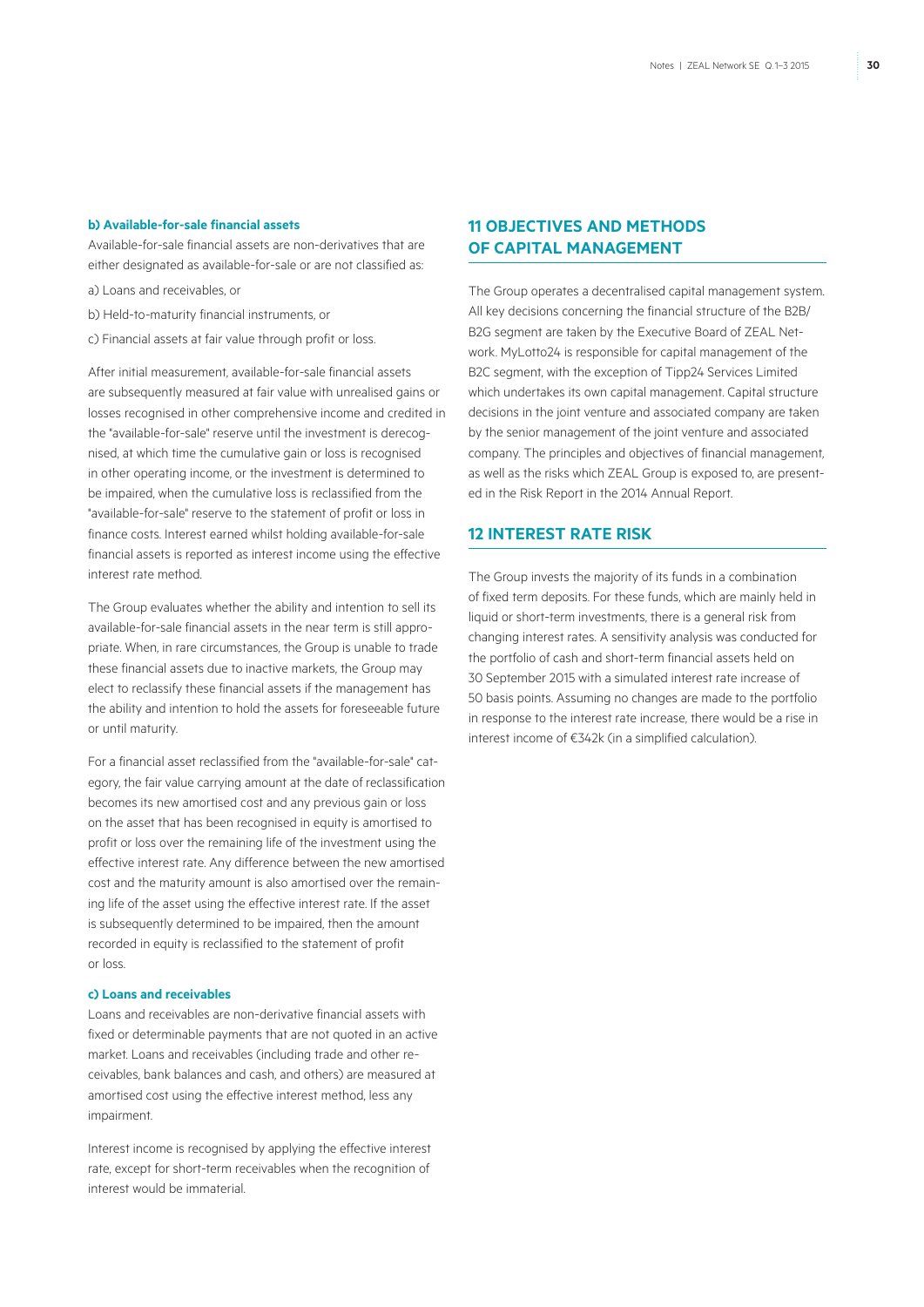### **13 Currency risk**

The Group is exposed to a currency risk as a result of exchange rates (primarily GBP) arising from payments received and made in foreign currency which differ from the Group's functional currency. Furthermore, some of the Group's financial assets are denominated in GBP and thus exposed to a currency risk.

At 30 September 2015, we consider that a movement in the Euro to GBP exchange rate of 10% is reasonably possible. A favourable movement in the GBP to Euro exchange rate of 10% (to 0.64672 GBP/EUR) would result in a decrease in earnings of €-1,776k. An adverse movement in the GBP to Euro of exchange rate of 10% (to 0.78253 GBP/EUR) would result in an increase in earnings of €1,647k.

### **14 Subsequent events**

There were no significant events after the balance sheet date.

### **15 Related parties**

The members of ZEAL Network's Executive Board and Supervisory Board are regarded as related parties under IAS 24 "Related Party Transactions". The operating business of Schumann e.K. (a company fully consolidated in the Group's financial statements) was outsourced to Günther Direct Service GmbH. In return, this company received compensation of €86k in the period under review. Günther Direct Services GmbH is part of the Günther Group which is indirectly controlled by Oliver Jaster (a member of the Supervisory Board).

Jens Schumann is a member of the Supervisory Board of ZEAL Network and is sole partner of Schumann e.K. This structure has existed in comparable form since 2002 and was chosen because class lotteries only issue sales licences at present to natural persons or companies in which neither the liability of the company nor its direct and indirect partners is limited. A cooperation agreement is in place between ZEAL Network and Schumann e.K., which governs the processing of game participation of class lottery customers by Schumann e.K. Under the terms of the agreement, Schumann e.K. must pay all commissions and other brokerage fees collected in this context to ZEAL Network. ZEAL Network provides Schumann e.K. with services in the field of accounting, bookkeeping, marketing and technical services and bears the costs incurred by Schumann e.K. in running its operations. As Jens Schumann operates Schumann e.K. in the interest of ZEAL Network, ZEAL Network has undertaken to indemnify him in the event of any personal claims by third parties arising from or in connection with the operation of Schumann e.K. Indemnification is limited to the extent that fulfilment of this indemnification may not cause ZEAL Network to become insolvent or over-indebted. In his capacity as shareholder of Schumann e.K., Mr. Schumann did not receive any remuneration during the period under review.

There were no other significant transactions with related parties in the period under review which required reporting.